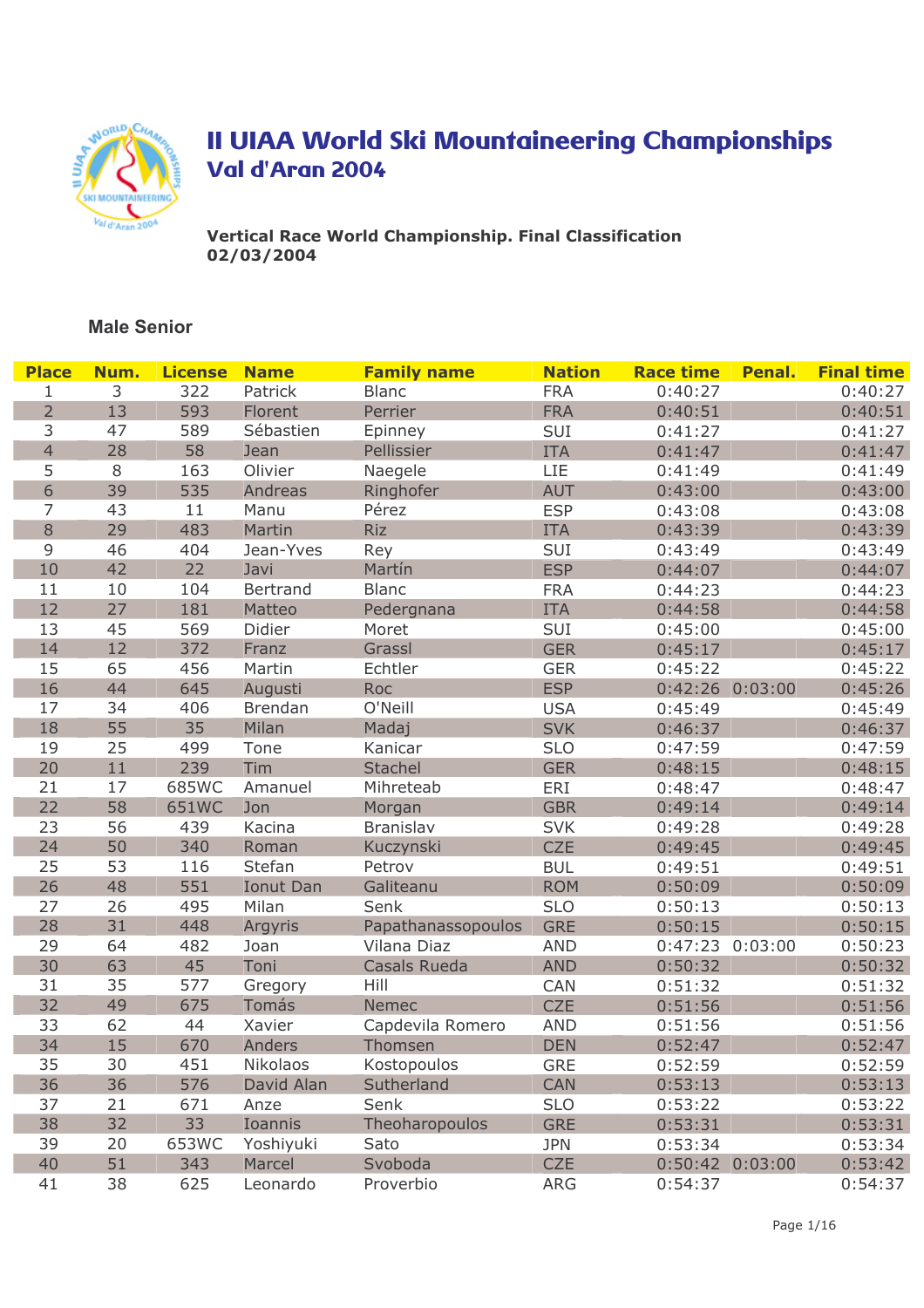| 42 | 70 | 547WC | Rinat         | Sofin          | <b>RUS</b> | 0:55:16            | 0:55:16 |
|----|----|-------|---------------|----------------|------------|--------------------|---------|
| 43 | 16 | 528   | Allan         | Christensen    | <b>DEN</b> | 0:55:58            | 0:55:58 |
| 44 | 19 | 656WC | Minehiro      | Yokoyawa       | <b>JPN</b> | 0:59:09            | 0:59:09 |
| 45 | 14 | 524   | Lars          | Therp          | <b>DEN</b> | 1:01:37            | 1:01:37 |
| 46 | 60 | 650WC | <b>Nick</b>   | <b>Wallis</b>  | <b>GBR</b> | 1:02:08            | 1:02:08 |
| 47 | 52 | 669   | Andrés        | Jorquera Tapia | <b>CHI</b> | 1:04:44            | 1:04:44 |
| 48 | 59 | 649WC | James Roland  | Sinker         | <b>GBR</b> | 1:04:57            | 1:04:57 |
| 49 | 40 | 4857  | <b>Brahim</b> | Ait Boubella   | <b>MAR</b> | 1:05:09            | 1:05:09 |
| 50 | 69 | 546WC | Sergei        | Romanov        | <b>RUS</b> | 1:06:25            | 1:06:25 |
| 51 | 18 | 654WC | Minoru        | Sawada         | <b>JPN</b> | 1:07:33            | 1:07:33 |
| 52 | 41 | 4854  | Lhoucine      | Ibaline        | <b>MAR</b> | 1:08:12            | 1:08:12 |
| 53 | 37 | 624   | Marcelo       | Deza           | <b>ARG</b> | 1:05:58<br>0:03:00 | 1:08:58 |
| 54 | 57 | 395   | Han Kyu       | Yoo            | <b>KOR</b> | 1:17:06            | 1:17:06 |
| 55 | 33 | 686WC | Mario         | Rodes          | <b>CRO</b> | 1:26:33            | 1:26:33 |
| 56 | 68 | 692WC | Sun           | <b>Bin</b>     | <b>CHN</b> | 1:27:15            | 1:27:15 |

| <b>Place</b>   | Num. | <b>License</b> | <b>Name</b> | <b>Family name</b> | <b>Nation</b> | <b>Race time</b> | Penal. | <b>Final time</b> |
|----------------|------|----------------|-------------|--------------------|---------------|------------------|--------|-------------------|
|                | 201  | 477            | Cristina    | Favre              | SUI           | 0:48:21          |        | 0:48:21           |
| $\overline{2}$ | 203  | 584            | Isabela     | Crettenand         | <b>SUI</b>    | 0:50:13          |        | 0:50:13           |
| 3              | 213  | 65             | Gloriana    | Pellissier         | <b>ITA</b>    | 0:50:56          |        | 0:50:56           |
| $\overline{4}$ | 211  | 151            | Corinne     | Favre              | <b>FRA</b>    | 0:52:26          |        | 0:52:26           |
| 5              | 215  | 575            | Jeannie     | Wall               | <b>USA</b>    | 0:53:22          |        | 0:53:22           |
| 6              | 212  | 384            | Annamaria   | <b>Baudena</b>     | <b>ITA</b>    | 0:54:34          |        | 0:54:34           |
| 7              | 205  | 423            | Marie       | Troillet           | SUI           | 0:56:13          |        | 0:56:13           |
| 8              | 208  | 371            | Christine   | <b>Echtler</b>     | <b>GER</b>    | 0:56:51          |        | 0:56:51           |
| 9              | 210  | 470            | Lucie       | Orsulová           | <b>CZE</b>    | 0:57:28          |        | 0:57:28           |
| 10             | 214  | 429            | Luisa       | Riva               | <b>ITA</b>    | 0:57:45          |        | 0:57:45           |
| 11             | 217  | 639            | Irune       | Omeñaca            | <b>ESP</b>    | 0:57:56          |        | 0:57:56           |
| 12             | 216  | 355            | Kathrin     | Sojer              | <b>AUT</b>    | 1:00:07          |        | 1:00:07           |
| 13             | 207  | 314            | Emma        | Roca               | <b>ESP</b>    | 1:00:14          |        | 1:00:14           |
| 14             | 218  | 472            | Alice       | Korbová            | <b>CZE</b>    | 1:00:20          |        | 1:00:20           |
| 15             | 220  | 244            | Beata       | Jurinova           | <b>SVK</b>    | 1:02:14          |        | 1:02:14           |
| 16             | 219  | 564            | Lenka       | Lackovicova        | <b>SVK</b>    | 1:04:31          |        | 1:04:31           |
| 17             | 222  | 693WC          | Aigin       | Song               | <b>CHN</b>    | 1:45:42          |        | 1:45:42           |

### **Male Junior**

| <b>Place</b>   | Num. | <b>License</b> | <b>Name</b> | <b>Family name</b> | <b>Nation</b> | <b>Race time</b> | Penal. | <b>Final time</b> |
|----------------|------|----------------|-------------|--------------------|---------------|------------------|--------|-------------------|
|                | 111  | 424            | Pierre      | <b>Bruchez</b>     | SUI           | 0:45:45          |        | 0:45:45           |
| $\overline{2}$ | 113  | 186            | Alain       | Richard            | <b>SUI</b>    | 0:46:13          |        | 0:46:13           |
| 3              | 108  | 386            | Lorenzo     | Holzknecht         | ITA           | 0:47:27          |        | 0:47:27           |
| $\overline{4}$ | 106  | 716            | Mattia      | Coletti            | <b>ITA</b>    | 0:48:20          |        | 0:48:20           |
|                | 107  | 571            | Matteo      | Eydallin           | <b>ITA</b>    | 0:48:39          |        | 0:48:39           |
| 6              | 105  | 494            | <b>Nejc</b> | Kuhar              | <b>SLO</b>    | 0:48:44          |        | 0:48:44           |
|                | 102  | 527            | Michael     | Favre-Miville      | <b>FRA</b>    | 0:49:00          |        | 0:49:00           |
| 8              | 112  | 588            | Raphaël     | Corthay            | <b>SUI</b>    | 0:50:10          |        | 0:50:10           |
| 9              | 109  | 428            | Arnau       | <b>Boronat</b>     | <b>ESP</b>    | 0:50:59          |        | 0:50:59           |
| 10             | 104  | 498            | Ziga        | Kanicar            | <b>SLO</b>    | 0:51:17          |        | 0:51:17           |
| 11             | 101  | 236            | Mathieu     | Maynadier          | <b>FRA</b>    | 0:51:34          |        | 0:51:34           |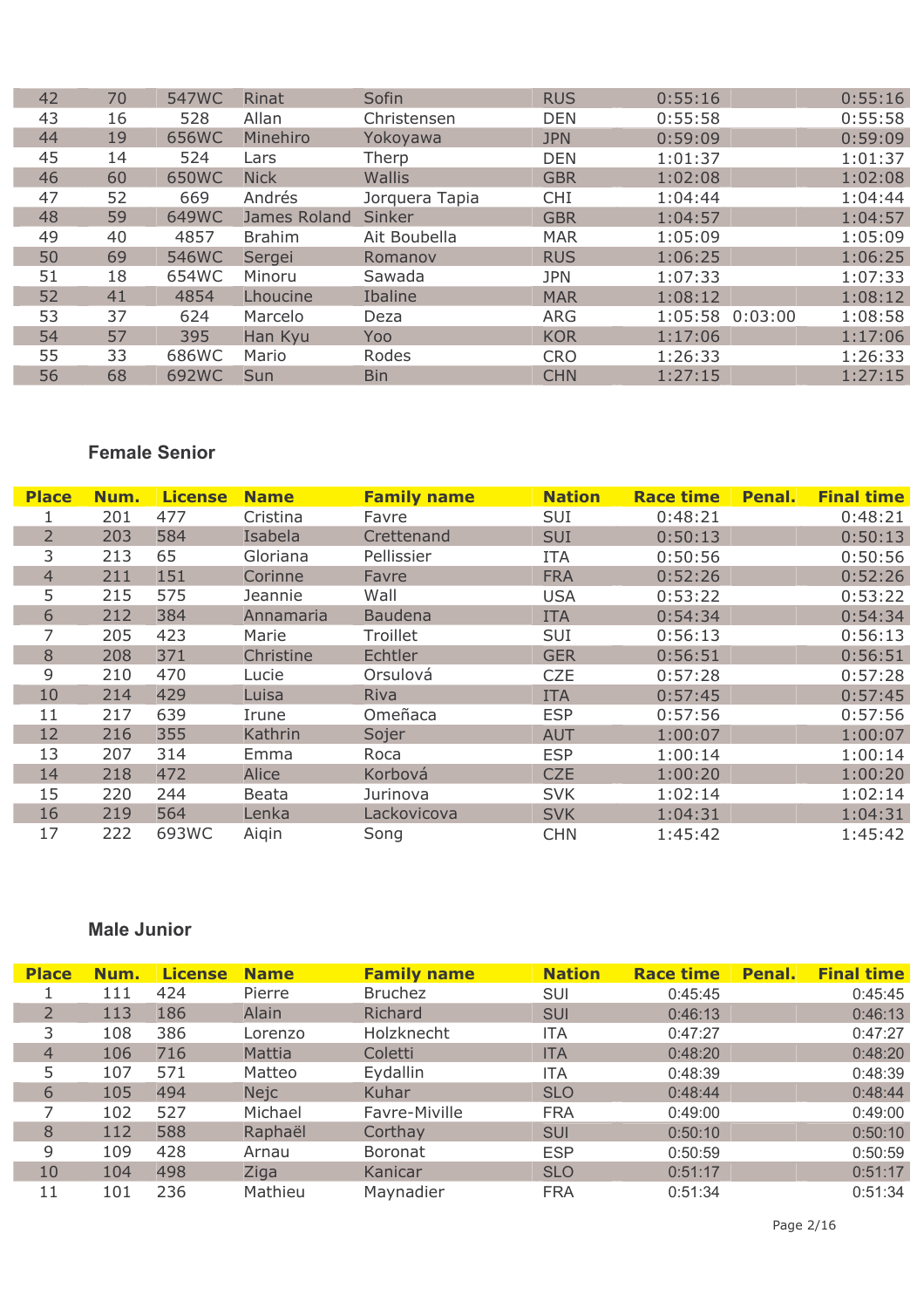|     |     | 665 | <b>Blagovest</b> | Angelov  | BUL | 0:52:48 | $0.52 - 48$ |
|-----|-----|-----|------------------|----------|-----|---------|-------------|
|     | 10  | 684 | Marc             | Solà     | ESP | 0:53:25 | 0:53:25     |
| 14  | .03 | 603 | Jérémy           | Allemand | FRA | 0:56:48 | 0:56:48     |
| 1 5 | 14  | 643 | Pavel            | Vondra   | CZE | 0:59:04 | 0:59:04     |

## **Female Junior**

| <b>Place</b> | Num. | License Name |        | <b>Family name</b> | <b>Nation</b> | <b>Race time</b> | <b>Penal.</b> | <b>Final time</b> |
|--------------|------|--------------|--------|--------------------|---------------|------------------|---------------|-------------------|
|              | L60  | 544          | Silvia | Cuminetti          | TА            | 1:04:00          |               | 1:04:00           |
|              | 161  | 543          | Sara   | De Lorenzi         | ITA           | 1:06:49          |               | 1:06:49           |
|              | 162  | 682          | Ona    | Hernàndez          | <b>ESP</b>    | 1:15:12          |               | 1:15:12           |
|              | 163  | 510          | Jana   | Sperková           | SVK           | 1:27:48          |               | 1:27:48           |

### **Male Cadet**

| <b>Place</b> | Num. | <b>License</b> | <b>Name</b>      | <b>Family name</b> | <b>Nation</b> | <b>Race time</b> | Penal. | <b>Final time</b> |
|--------------|------|----------------|------------------|--------------------|---------------|------------------|--------|-------------------|
|              | 154  | 531            | Kilian           | Jornet             | <b>ESP</b>    | 0:50:03          |        | 0:50:03           |
| 2            | 158  | 622            | Elia             | Andreola           | <b>ITA</b>    | 0:50:22          |        | 0:50:22           |
| 3            | 157  | 626            | Michael          | Moling             | ITA           | 0:50:23          |        | 0:50:23           |
| 4            | 156  | 636            | Lorenzo          | Pegorari           | <b>ITA</b>    | 0:50:53          |        | 0:50:53           |
| 5            | 149  | 599            | Michal           | Jokl               | <b>SVK</b>    | 0:51:57          |        | 0:51:57           |
| 6            | 153  | 680            | <b>Aleix</b>     | Pubill             | <b>ESP</b>    | 0:52:26          |        | 0:52:26           |
|              | 159  | 444            | Pascal           | Bourbousson        | <b>FRA</b>    | 0:53:57          |        | 0:53:57           |
| 8            | 152  | 683            | Daniel           | Rodríguez          | <b>ESP</b>    | 0:55:03          |        | 0:55:03           |
| 9            | 148  | 687            | Rares            | Manea              | <b>ROM</b>    | 0:55:14          |        | 0:55:14           |
| 10           | 150  | 595            | Georgi           | Radev              | <b>BUL</b>    | 0:56:28          |        | 0:56:28           |
| 11           | 151  | 674            | Sebastián        | Kantor             | <b>CZE</b>    | 0:59:55          |        | 0:59:55           |
| 12           | 155  | 484            | <b>Vassilios</b> | <b>Sideris</b>     | <b>GRE</b>    | 1:09:01          |        | 1:09:01           |

### **Female Cadet**

| <b>Place</b> |     | <b>Num. License Name</b> |        | <b>Family name</b> | <b>Nation</b> |         | <b>Race time Penal. Final time</b> |
|--------------|-----|--------------------------|--------|--------------------|---------------|---------|------------------------------------|
|              | 199 | -621                     | Laura  | Lazzeri            | ITA           | 1:08:33 | 1:08:33                            |
|              | 198 | 511                      | Zuzana | Dobosova           | <b>SVK</b>    | 1:14:01 | 1:14:01                            |
|              | 200 | 619                      | Muriel | ∟avv               | I I A         | 1:23:05 | 1:23:05                            |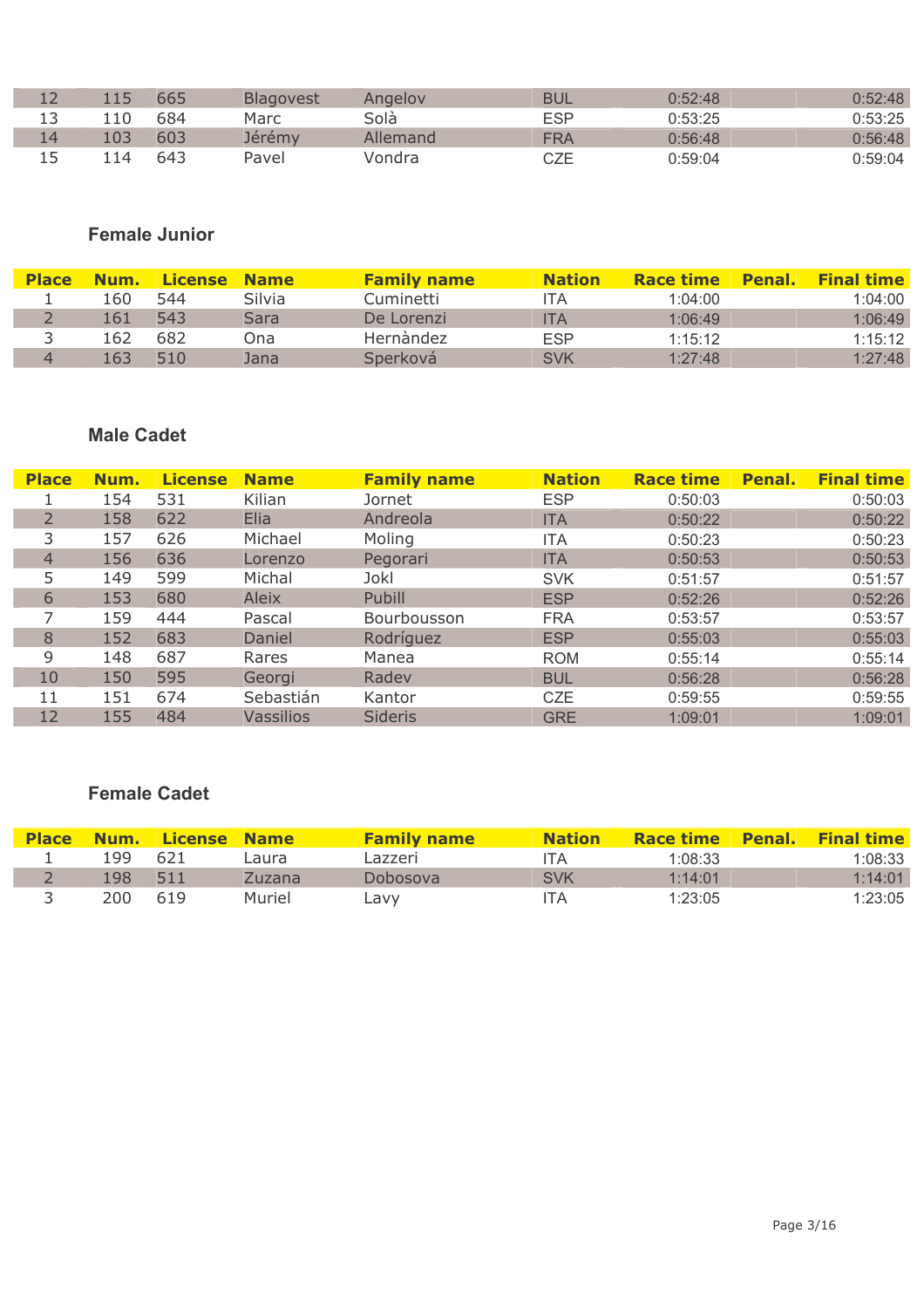

**Teams World Championship. Final Classification** 03/03/2004

|                |     | <b>Place Num. License Name</b> |                         | <b>Family name</b>               | <b>Nation</b>            | <b>Race time</b> |                 | <b>Penal. Final time</b> |
|----------------|-----|--------------------------------|-------------------------|----------------------------------|--------------------------|------------------|-----------------|--------------------------|
| $\mathbf{1}$   | 409 | 322<br>593                     | Patrick<br>Florent      | <b>Blanc</b><br>Perrier          | <b>FRA</b><br><b>FRA</b> | 2:31:54          |                 | 2:31:54                  |
| $\overline{2}$ | 427 | 64<br>58                       | Carlo<br>Jean           | <b>Battel</b><br>Pellissier      | <b>ITA</b><br><b>ITA</b> | 2:33:19          |                 | 2:33:19                  |
| 3              | 401 | 210<br>209                     | Dennis<br>Manfred       | <b>Brunod</b><br>Reichegger      | <b>ITA</b><br><b>ITA</b> | 2:34:45          |                 | 2:34:45                  |
| $\overline{4}$ | 443 | 404<br>589                     | Jean-Yves<br>Sébastien  | Rey<br>Epinney                   | SUI<br>SUI               | 2:37:18          |                 | 2:37:18                  |
| 5              | 444 | 77<br>449                      | Alexander<br>Christian  | Hug<br>Pittex                    | SUI<br>SUI               | 2:38:35          |                 | 2:38:35                  |
| $6\,$          | 406 | 109<br>111                     | Vincent<br>Cédric       | Meilleur<br>Tomio                | <b>FRA</b><br><b>FRA</b> | 2:39:25          |                 | 2:39:25                  |
| 7              | 408 | 157<br>158                     | Miroslav<br>Petre       | Leitner<br>Svatojansky           | <b>SVK</b><br><b>SVK</b> | 2:39:59          |                 | 2:39:59                  |
| $\,8\,$        | 402 | 182<br>388                     | Guido<br>Mirco          | Giacomelli<br>Mezzanotte         | <b>ITA</b><br><b>ITA</b> | 2:40:22          |                 | 2:40:22                  |
| 9              | 418 | 351<br>535                     | Alexander<br>Andreas    | Lugger<br>Ringhofer              | AUT<br><b>AUT</b>        | 2:41:53          |                 | 2:41:53                  |
| 10             | 404 | 191<br>189                     | Pierre-Marie<br>Florent | Taramarcaz<br>Troillet           | SUI<br>SUI               | 2:43:38          |                 | 2:43:38                  |
| 11             | 412 | 106<br>108                     | Stéphane<br>Pierre      | <b>Brosse</b><br>Gignoux         | <b>FRA</b><br><b>FRA</b> | 2:43:44          |                 | 2:43:44                  |
| 12             | 415 | 456<br>372                     | Martin<br>Franz         | Echtler<br>Grassl                | <b>GER</b><br><b>GER</b> |                  | 2:47:35 0:05:00 | 2:52:35                  |
| 13             | 445 | 12<br>304                      | Kiko<br>Germàn          | Galera<br>Cerezo                 | <b>ESP</b><br><b>ESP</b> | 2:53:45          |                 | 2:53:45                  |
| 14             | 403 | 57<br>56                       | Graziano<br>Ivan        | <b>Boscacci</b><br>Murada        | <b>ITA</b><br><b>ITA</b> | 2:54:06          |                 | 2:54:06                  |
| 15             | 417 | 580<br>374                     | Wolfang<br>Stefan       | Palzer<br>Klinger                | <b>GER</b><br><b>GER</b> | 2:55:31          |                 | 2:55:31                  |
| 16             | 416 | 376<br>379                     | Georg<br>Gerhard        | <b>Nickaes</b><br>Reithmeier     | <b>GER</b><br><b>GER</b> | 2:57:03          |                 | 2:57:03                  |
| 17             | 446 | 638<br>310                     | Fernando<br>Dani        | Navarro<br>León                  | <b>ESP</b><br><b>ESP</b> | 2:58:40          |                 | 2:58:40                  |
| 18             | 435 | 439<br>35                      | Kacina<br>Milan         | <b>Branislav</b><br>Madaj        | <b>SVK</b><br><b>SVK</b> | 3:01:36          |                 | 3:01:36                  |
| 19             | 441 | 44<br>482                      | Xavier<br>Joan          | Capdevila Romero<br>Vilana Diaz  | <b>AND</b><br><b>AND</b> | 3:06:05          |                 | 3:06:05                  |
| 20             | 423 | 412<br>466                     | Grzegorz<br>Jakub       | <b>Bargiel</b><br><b>Brzosko</b> | POL<br>POL               | 3:14:52          |                 | 3:14:52                  |
| 21             | 432 | 499                            | Tone                    | Karnicar                         | <b>SLO</b>               | 3:15:11          |                 | 3:15:11                  |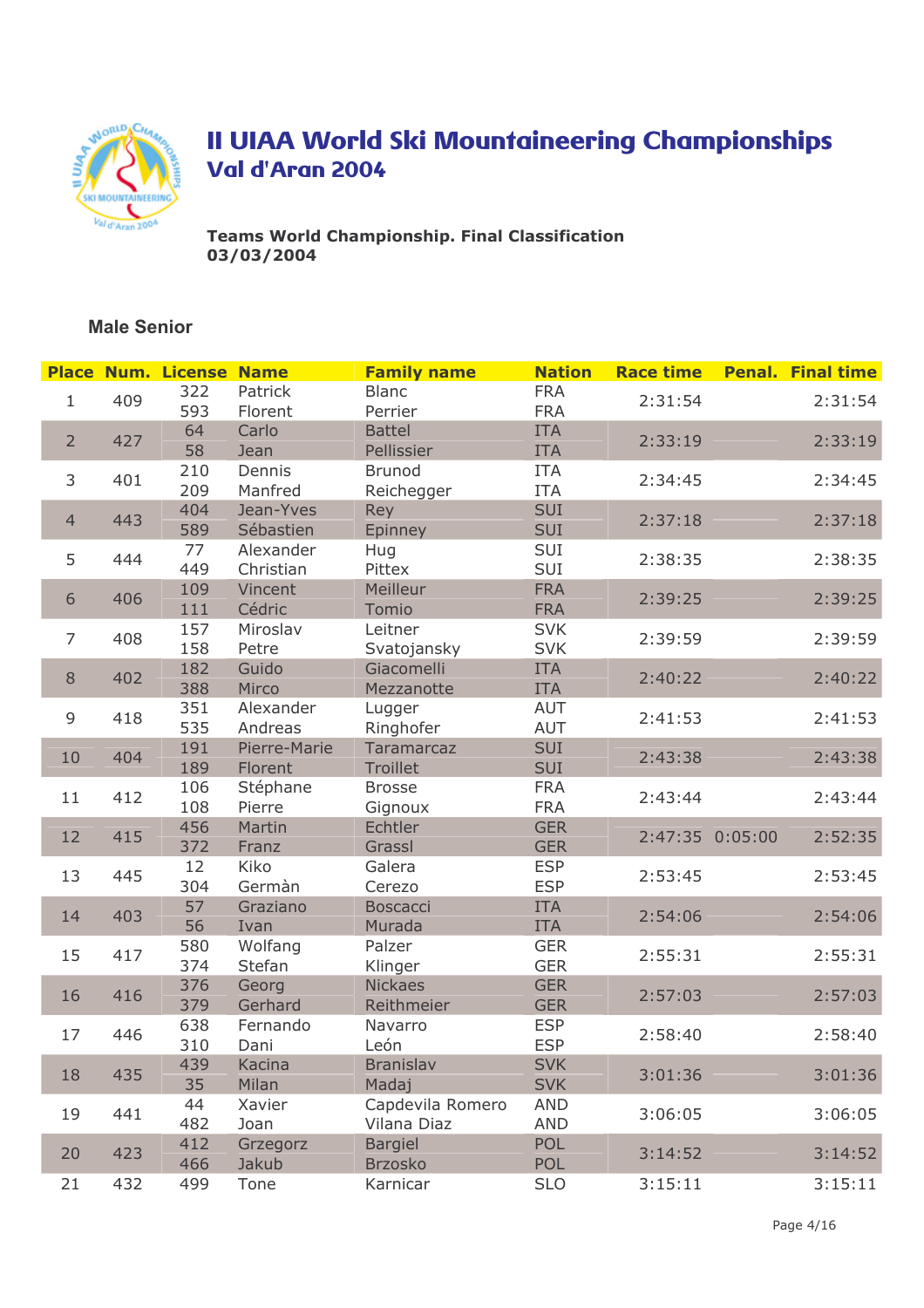|    |     | 495            | Milan                 | Senk                          | <b>SLO</b>               |         |                 |         |
|----|-----|----------------|-----------------------|-------------------------------|--------------------------|---------|-----------------|---------|
| 22 | 431 | 507            | Marko                 | Lihteneker                    | <b>SLO</b>               | 3:17:21 |                 | 3:17:21 |
|    |     | 506            | Gregor                | Justin                        | <b>SLO</b>               |         |                 |         |
| 23 | 440 | 42             | Manel                 | Pelegrina Lopez               | <b>AND</b>               | 3:23:40 |                 | 3:23:40 |
|    |     | 48             | Carles                | Font                          | <b>AND</b>               |         |                 |         |
| 24 | 438 | 116            | <b>Stefan</b>         | Petrov                        | <b>BUL</b>               |         | 3:19:26 0:06:00 | 3:25:26 |
|    |     | 358<br>641     | Todor<br>Jaroslav     | Todorov                       | <b>BUL</b><br><b>CZE</b> |         |                 |         |
| 25 | 429 | 675            | Tomás                 | Bánský<br>Nemec               | <b>CZE</b>               | 3:28:50 |                 | 3:28:50 |
|    |     | 515            | Stepan                | Pleskac                       | <b>CZE</b>               |         |                 |         |
| 26 | 428 | 644            | Miroslav              | Duch                          | <b>CZE</b>               | 3:29:41 |                 | 3:29:41 |
|    |     | 590            | Daniel                | Marc                          | <b>ROM</b>               |         |                 |         |
| 27 | 419 | 552            | Karoly                | Peter                         | <b>ROM</b>               | 3:31:59 |                 | 3:31:59 |
| 28 | 424 | 522            | <b>Jacek</b>          | Czech                         | POL                      | 3:35:43 |                 | 3:35:43 |
|    |     | 396            | Adam                  | Gomola                        | <b>POL</b>               |         |                 |         |
| 29 | 439 | 690            | Joan                  | Turné                         | <b>AND</b>               | 3:45:10 |                 | 3:45:10 |
|    |     | 666            | Jordi                 | Cornella                      | <b>AND</b>               |         |                 |         |
| 30 | 413 | 34             | Anestis               | Loukas                        | <b>GRE</b>               | 3:47:16 |                 | 3:47:16 |
|    |     | 448            | Argyris               | Papathanassopoulos GRE        |                          |         |                 |         |
| 31 | 414 | 451            | Nikolaos              | Kostopoulos                   | <b>GRE</b>               | 3:50:11 |                 | 3:50:11 |
|    |     | 33<br>528      | Ioannis<br>Allan      | Theoharopoulos<br>Christensen | <b>GRE</b><br><b>DEN</b> |         |                 |         |
| 32 | 411 | 670            | Anders                | Thomsen                       | <b>DEN</b>               | 3:56:18 |                 | 3:56:18 |
|    |     | 546WC          | Sergei                | Romanov                       | <b>RUS</b>               |         |                 |         |
| 33 | 436 | 547WC          | Rinat                 | Sofin                         | <b>RUS</b>               | 4:05:32 |                 | 4:05:32 |
|    |     | 336            | Josef                 | Hepnar                        | <b>CZE</b>               |         |                 |         |
| 34 | 430 | 642            | Lukás                 | Havel                         | <b>CZE</b>               | 4:06:23 |                 | 4:06:23 |
| 35 | 442 | 624            | Marcelo               | Deza                          | <b>ARG</b>               | 4:11:13 |                 | 4:11:13 |
|    |     | 625            | Leonardo              | Proverbio                     | <b>ARG</b>               |         |                 |         |
| 36 | 422 | 656WC          | Minehiro              | Yokoyama                      | <b>JPN</b>               | 4:15:52 |                 | 4:15:52 |
|    |     | 653WC          | Yoshiyuki             | Sato                          | <b>JPN</b>               |         |                 |         |
| 37 | 433 | 652WC          | Nigel                 | Mockeridge                    | <b>GBR</b>               | 4:34:09 |                 | 4:34:09 |
|    |     | 651WC          | Jon                   | Morgan                        | <b>GBR</b>               |         |                 |         |
| 38 | 434 | 649WC<br>650WC | James Roland          | Sinker                        | <b>GBR</b>               | 4:41:29 |                 | 4:41:29 |
|    |     | 654WC          | <b>Nick</b><br>Minoru | Wallis<br>Sawada              | <b>GBR</b><br><b>JPN</b> |         |                 |         |
| 39 | 421 | 655WC          | Shinichiro            | Matsubara                     | <b>JPN</b>               |         | 4:46:32 0:03:00 | 4:49:32 |
|    |     | 669            | Andrés                | Jorquera Tapia                | <b>CHI</b>               |         |                 |         |
| 40 | 437 | 668            | Sebastián             | Vera                          | <b>CHI</b>               | 4:50:47 |                 | 4:50:47 |
|    |     | 3              | Denis                 | Lamalle                       | <b>BEL</b>               |         |                 |         |
| 41 | 426 | 5              | Luc                   | Tecqmenne                     | <b>BEL</b>               | 5:51:26 |                 | 5:51:26 |
| 42 |     | 468            | Jan                   | Karpiel                       | POL                      |         |                 |         |
|    | 425 | 414            | Maciej                | Ziarko                        | <b>POL</b>               |         |                 |         |
| 43 | 420 | 688            | Levente               | Racz                          | <b>ROM</b>               |         |                 |         |
|    |     | 689            | Vlad                  | Voicu                         | <b>ROM</b>               |         |                 |         |

|  |     | <b>Place Num. License Name</b> |           | <b>Family name</b> | <b>Nation</b> | <b>Race time</b> | <b>Penal. Final time</b> |
|--|-----|--------------------------------|-----------|--------------------|---------------|------------------|--------------------------|
|  | 501 | 477                            | Cristina  | Favre              | SUI           | 3:05:43          | 3:05:43                  |
|  |     | 70                             | Catherine | Mabillard          | <b>SUI</b>    |                  |                          |
|  | 517 | 84                             | Jeanine   | <b>Bapst</b>       | <b>SUI</b>    | 3:18:50          | 3:18:50                  |
|  |     | 584                            | Isabela   | Crettenand         | <b>SUI</b>    |                  |                          |
|  | 506 | 151                            | Corinne   | Favre              | <b>FRA</b>    | 3:20:25          | 3:20:25                  |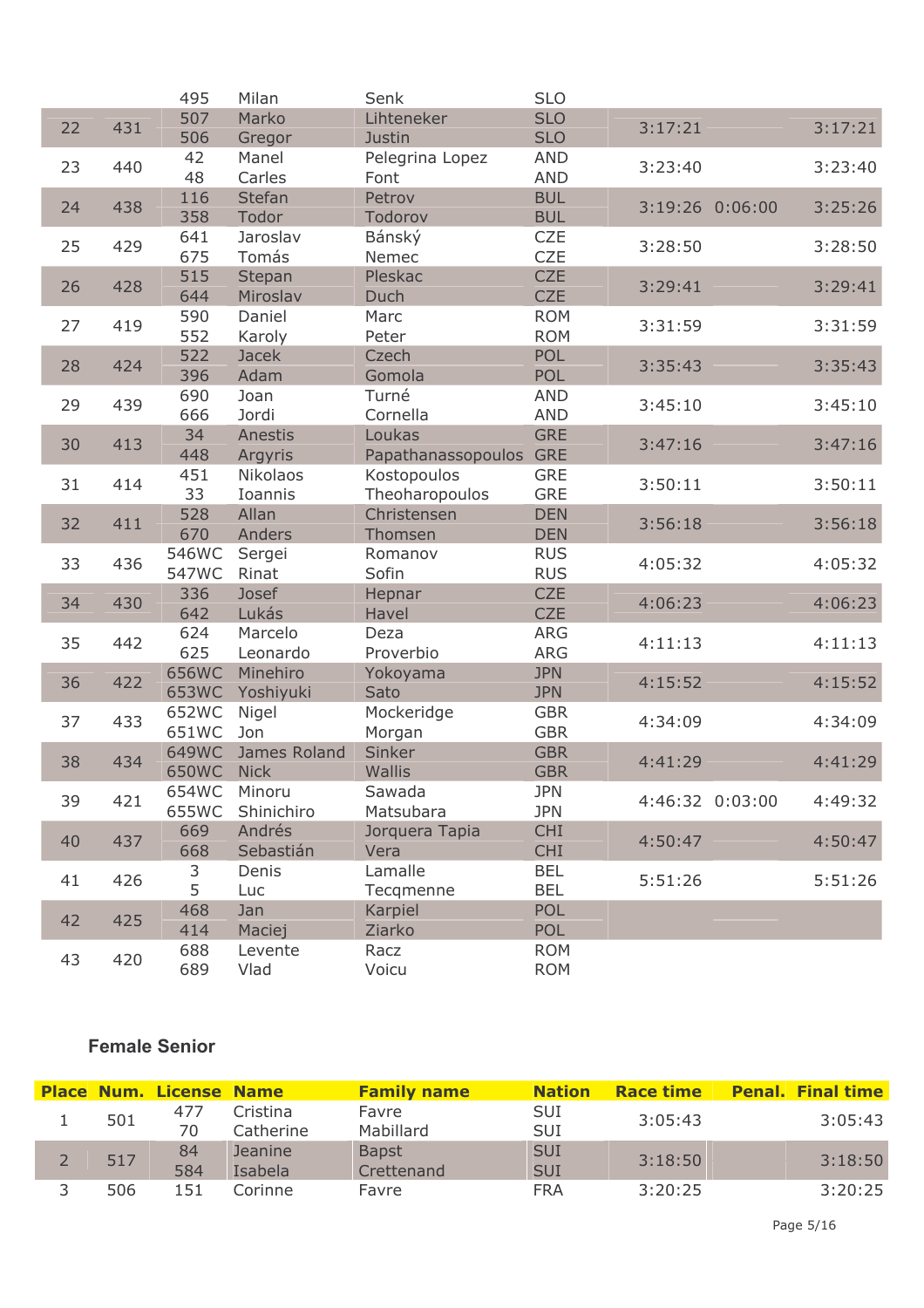|                |     | 169        | Carole         | Toigo                  | <b>FRA</b>        |         |         |
|----------------|-----|------------|----------------|------------------------|-------------------|---------|---------|
| $\overline{4}$ | 511 | 113        | Delphine       | Oggeri                 | <b>FRA</b>        | 3:20:41 | 3:20:41 |
|                |     | 112        | Valérie        | Ducognon               | <b>FRA</b>        |         |         |
| 5              | 502 | 152        | Nathalie       | <b>Bourillon</b>       | <b>FRA</b>        | 3:21:03 | 3:21:03 |
|                |     | 164        | Véronique      | Lathuraz               | <b>FRA</b>        |         |         |
| 6              | 514 | 519        | Christiane     | <b>Nex</b>             | <b>ITA</b>        | 3:24:36 | 3:24:36 |
|                |     | 429        | Luisa          | Riva                   | <b>ITA</b>        |         |         |
|                |     |            |                | Oberhollenzen-         |                   |         |         |
| $\overline{7}$ | 503 | 517        | Greti          | Rogger                 | <b>ITA</b>        | 3:25:23 | 3:25:23 |
|                |     | 393        | Astrid         | Renzler                | <b>ITA</b>        |         |         |
| 8              | 518 | 86         | Gabrielle      | Magnenat               | <b>SUI</b>        | 3:42:17 | 3:42:17 |
|                |     | 88         | Andréa         | Zimmermann             | <b>SUI</b>        |         |         |
| 9              | 508 | 371        | Christine      | Echtler                | <b>GER</b>        | 3:45:59 | 3:45:59 |
|                |     | 381        | Silvia         | Treimer                | <b>GER</b>        |         |         |
| 10             | 505 | 314        | Emma           | Roca                   | <b>ESP</b>        | 3:55:04 | 3:55:04 |
|                |     | 17         | <b>Tina</b>    | <b>Bes</b>             | <b>ESP</b>        |         |         |
| 11             | 516 | 617<br>616 | Gisella        | Bendottti<br>Martinale | <b>ITA</b>        | 3:56:51 | 3:56:51 |
|                |     | 470        | Paola<br>Lucie | Orsulová               | ITA<br><b>CZE</b> |         |         |
| 12             | 515 | 460        | Kamila         | <b>Bulírova</b>        | <b>CZE</b>        | 4:09:08 | 4:09:08 |
|                |     | 311        | Iolanda        | García                 | <b>ESP</b>        |         |         |
| 13             | 519 | 640        | Luisa          | Romerales              | <b>ESP</b>        | 4:19:59 | 4:19:59 |
|                |     | 418        | Zofia          | <b>Bachleda</b>        | POL               |         |         |
| 14             | 513 | 473        | Magdalena      | Derezinska             | POL               |         |         |
|                |     | 318        | Muriel         | Vaudey                 | <b>FRA</b>        |         |         |
| 15             | 512 | 610        | Sandrine       | Clet-Guet              | <b>FRA</b>        |         |         |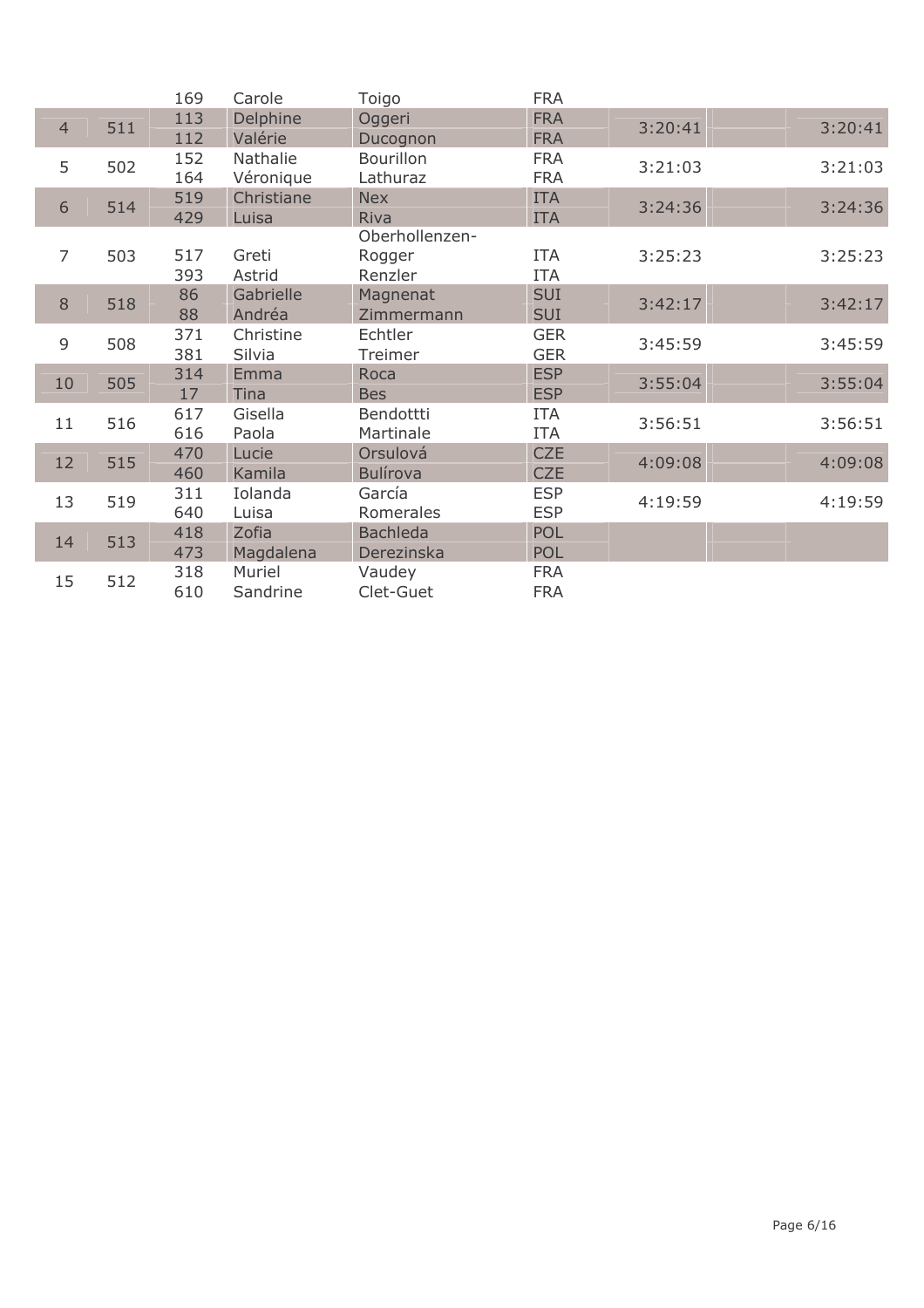

Youth World Championship. Final Classification 04/03/2004

### **Male Junior**

| <b>Place</b>   | Num. | <b>License</b> | <b>Name</b>      | <b>Family name</b> | <b>Nation</b> | <b>Race time</b> | Penal.  | <b>Final time</b> |
|----------------|------|----------------|------------------|--------------------|---------------|------------------|---------|-------------------|
|                | 202  | 424            | Pierre           | <b>Bruchez</b>     | SUI           | 1:51:53          |         | 1:51:53           |
| $\overline{2}$ | 208  | 571            | Matteo           | Eydallin           | <b>ITA</b>    | 1:53:25          |         | 1:53:25           |
| 3              | 201  | 186            | Alain            | Richard            | <b>SUI</b>    | 1:55:14          |         | 1:55:14           |
| $\overline{4}$ | 209  | 601            | <b>Nicolas</b>   | <b>Bonnet</b>      | <b>FRA</b>    | 1:56:47          |         | 1:56:47           |
| 5              | 203  | 196            | Mattia           | Coletti            | <b>ITA</b>    | 1:56:49          |         | 1:56:49           |
| 6              | 215  | 494            | <b>Nejc</b>      | Kuhar              | <b>SLO</b>    | 2:02:14          |         | 2:02:14           |
| 7              | 213  | 583            | Mathieu          | Charvoz            | SUI           | 2:03:00          |         | 2:03:00           |
| 8              | 214  | 498            | Ziga             | Karnicar           | <b>SLO</b>    | 2:03:35          |         | 2:03:35           |
| 9              | 210  | 386            | Lorenzo          | Holzknecht         | <b>ITA</b>    | 2:04:55          |         | 2:04:55           |
| 10             | 212  | 602            | <b>Basile</b>    | Ferran             | <b>FRA</b>    | 2:07:59          |         | 2:07:59           |
| 11             | 206  | 428            | Arnau            | <b>Boronat</b>     | <b>ESP</b>    | 2:10:32          | 0:03:00 | 2:13:32           |
| 12             | 211  | 647            | Yann             | Pardin             | <b>FRA</b>    | 2:14:43          |         | 2:14:43           |
| 13             | 205  | 530            | Jaime            | Guàrdia            | <b>ESP</b>    | 2:19:46          |         | 2:19:46           |
| 14             | 207  | 27             | <b>Lluís</b>     | <b>Avila</b>       | <b>ESP</b>    | 2:15:02          | 0:06:00 | 2:21:02           |
| 15             | 217  | 665            | <b>Blagovest</b> | Angelov            | <b>BUL</b>    | 2:25:27          |         | 2:25:27           |
| 16             | 216  | 643            | Pavel            | Vondra             | <b>CZE</b>    | 2:28:16          |         | 2:28:16           |

### **Female Junior**

| <b>Place</b> | Num. | <b>License</b> | <b>Name</b> | <b>Family name</b> | <b>Nation</b> | <b>Race time</b> | Penal. | <b>Final time</b> |
|--------------|------|----------------|-------------|--------------------|---------------|------------------|--------|-------------------|
|              | 402  | 544            | Silvia      | Cuminetti          | <b>ITA</b>    | 2:39:24          |        | 2:39:24           |
|              | 401  | 543            | <b>Sara</b> | De Lorenzi         | <b>ITA</b>    | 2:40:44          |        | 2:40:44           |
| 3            | 403  | 220            | Virginie    | Dupont             | <b>FRA</b>    | 2:44:42          |        | 2:44:42           |
| 4            | 406  | 679            | Coraly      | Pernet             | <b>SUI</b>    | 2:48:49          |        | 2:48:49           |
| 5.           | 405  | 264            | Céline      | Faccio             | <b>FRA</b>    | 3:04:28          |        | 3:04:28           |
| 6            | 407  | 510            | Jana        | Sperková           | <b>SVK</b>    | 3:35:22          |        | 3:35:22           |
|              | 404  | 646            | Claire      | Floret             | <b>FRA</b>    | 4:52:21          |        | 4:52:21           |

#### **Male Cadet**

| <b>Place</b> | Num. | <b>License</b> | <b>Name</b> | <b>Family name</b> | <b>Nation</b> | <b>Race time</b> | Penal. | <b>Final time</b> |
|--------------|------|----------------|-------------|--------------------|---------------|------------------|--------|-------------------|
|              | 266  | 680            | Aleix       | Pubill             | <b>ESP</b>    | 2:03:35          |        | 2:03:35           |
|              | 261  | 545            | Thibault    | Francou            | <b>FRA</b>    | 2:04:00          |        | 2:04:00           |
|              | 251  | 626            | Michael     | Moling             | <b>ITA</b>    | 2:06:05          |        | 2:06:05           |
| 4            | 268  | 622            | Elia        | Andreola           | <b>ITA</b>    | 2:06:33          |        | 2:06:33           |
|              | 258  | 606            | Romain      | Digiacomo          | <b>FRA</b>    | 2:07:42          |        | 2:07:42           |
| 6            | 269  | 636            | Lorenzo     | Pegorari           | <b>ITA</b>    | 2:10:26          |        | 2:10:26           |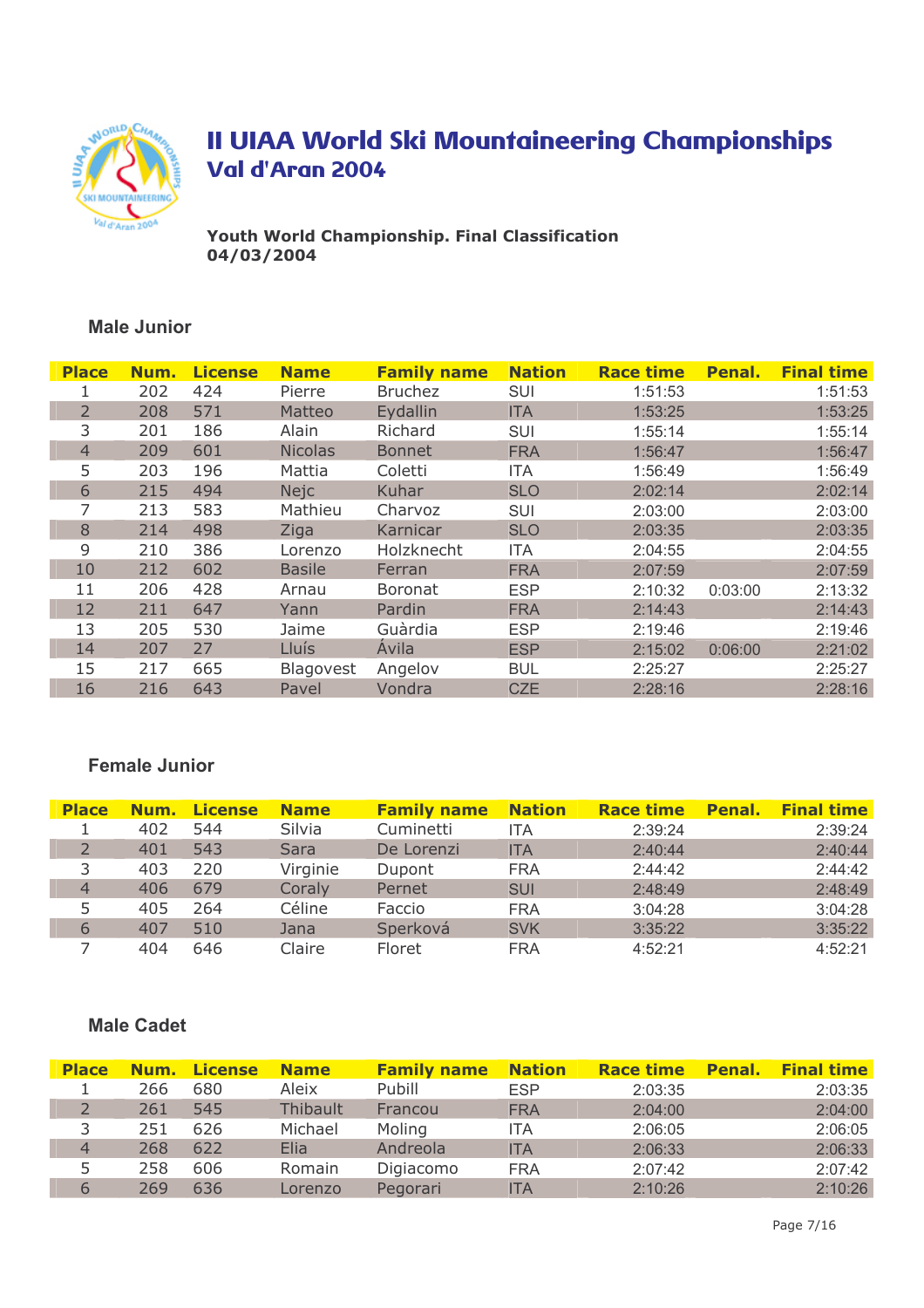|    | 256 | 595 | Georgi    | Radev       | <b>BUL</b> | 2:10:31 |         | 2:10:31 |
|----|-----|-----|-----------|-------------|------------|---------|---------|---------|
| 8  | 265 | 678 | José      | Charriere   | <b>SUI</b> | 2:10:46 |         | 2:10:46 |
| 9  | 264 | 676 | Lukas     | Huser       | SUI        | 2:12:14 |         | 2:12:14 |
| 10 | 252 | 531 | Kilian    | Jornet      | <b>ESP</b> | 2:12:19 |         | 2:12:19 |
| 11 | 263 | 687 | Rares     | Manea       | <b>ROM</b> | 2:23:37 |         | 2:23:37 |
| 12 | 267 | 681 | Jordi     | Oliva       | <b>ESP</b> | 2:25:42 |         | 2:25:42 |
| 13 | 270 | 674 | Sebastián | Kantor      | <b>CZE</b> | 2:41:07 | 0:03:00 | 2:44:07 |
| 14 | 271 | 599 | Michal    | <b>Jokl</b> | <b>SVK</b> | 2:52:34 |         | 2:52:34 |
| 15 | 262 | 484 | Vassilios | Sideris     | <b>GRE</b> | 2:52:43 |         | 2:52:43 |
| 16 | 272 | 604 | Odilon    | Ferran      | <b>FRA</b> |         |         |         |

### **Female Cadet**

| <b>Place</b> |     | <b>Num.</b> License | <b>Name</b> | <b>Family name Nation</b> |            | <b>Race time</b> | <b>Penal.</b> | <b>Final time</b> |
|--------------|-----|---------------------|-------------|---------------------------|------------|------------------|---------------|-------------------|
|              | 453 | 586                 | Emilie      | Gex-Fabry                 | <b>SUI</b> | 2:48:50          |               | 2:48:50           |
|              | 452 | 621                 | Laura       | Lazzeri                   | <b>ITA</b> | 2:55:23          |               | 2:55:23           |
|              | 451 | 511                 | Zuzana      | Dobosova                  | <b>SVK</b> | 3:00:16          |               | 3:00:16           |
| 4            | 454 | 581                 | Julie       | Dupont                    | <b>FRA</b> | 3:07:25          |               | 3:07:25           |
|              | 456 | 619                 | Muriel      | Lavv                      | ITA        | 3:11:32          |               | 3:11:32           |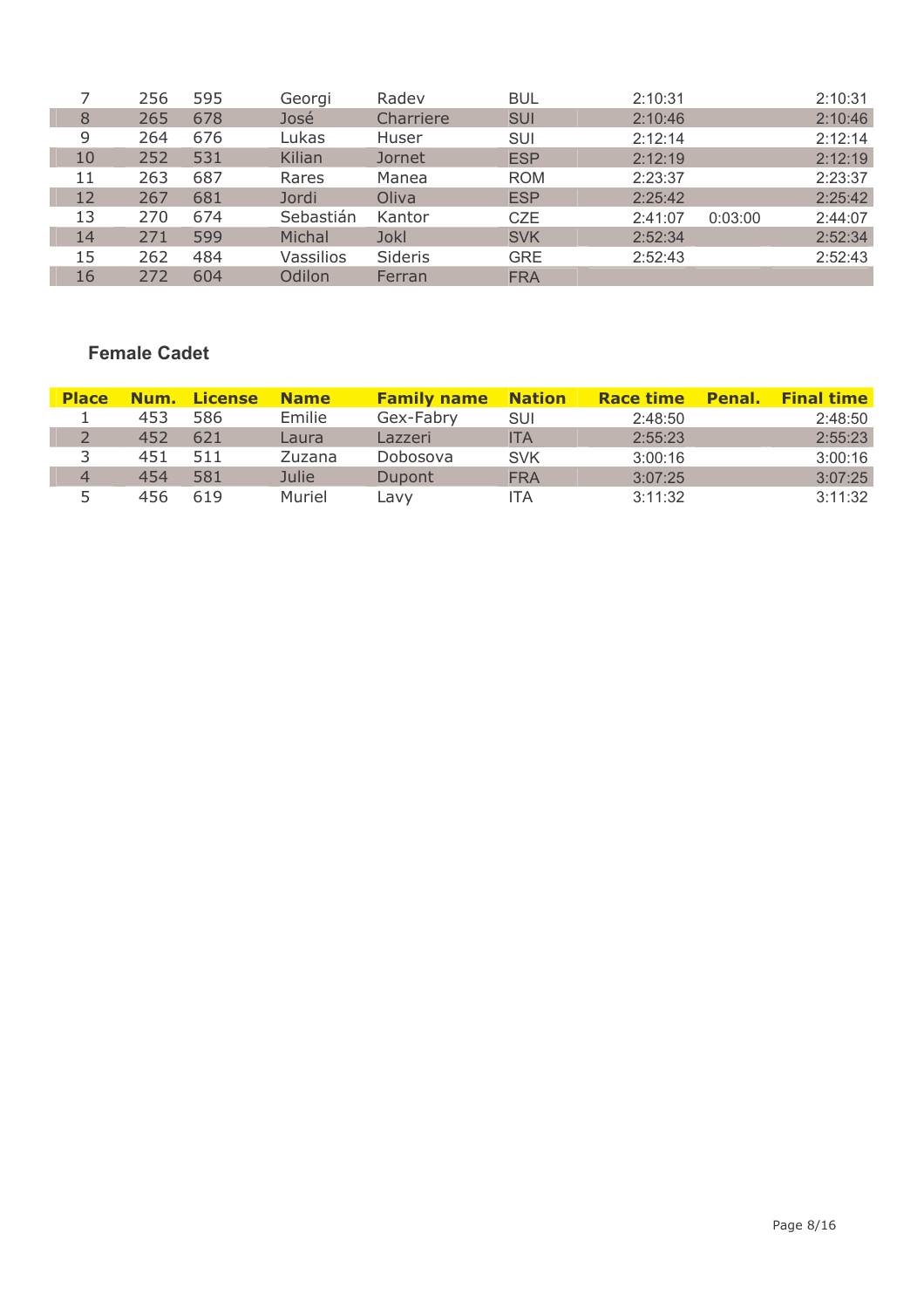

Singles World Championship. Final Classification<br>05/03/2004

| <b>Place</b>   | Num.           | <b>License</b> | <b>Name</b>    | <b>Family name</b>  | <b>Nation</b> | <b>Race time</b> | Penal.  | <b>Final time</b> |
|----------------|----------------|----------------|----------------|---------------------|---------------|------------------|---------|-------------------|
| 1              | $\mathbf{1}$   | 568            | Rico           | Elmer               | SUI           | 2:00:38          |         | 2:00:38           |
| $\overline{2}$ | 71             | 593            | Florent        | Perrier             | <b>FRA</b>    | 2:01:08          |         | 2:01:08           |
| 3              | 59             | 210            | Dennis         | <b>Brunod</b>       | <b>ITA</b>    | 2:01:19          |         | 2:01:19           |
| $\overline{4}$ | 61             | 209            | Manfred        | Reichegger          | <b>ITA</b>    | 2:02:11          |         | 2:02:11           |
| 5              | 14             | 351            | Alexander      | Lugger              | <b>AUT</b>    | 2:02:22          |         | 2:02:22           |
| 6              | 3              | 322            | Patrick        | <b>Blanc</b>        | <b>FRA</b>    | 2:03:31          |         | 2:03:31           |
| 7              | 68             | 368            | Grégory        | Gachet              | <b>FRA</b>    | 2:05:50          |         | 2:05:50           |
| $\,8\,$        | 8              | 163            | Olivier        | Naegele             | LIE           | 2:06:06          |         | 2:06:06           |
| $\mathsf 9$    | 75             | 191            | Pierre-Marie   | Taramarcaz          | SUI           | 2:06:16          |         | 2:06:16           |
| 10             | 60             | 58             | Jean           | Pellissier          | <b>ITA</b>    | 2:06:18          |         | 2:06:18           |
| 11             | $\overline{7}$ | 158            | Petre          | Svatojansky         | <b>SVK</b>    | 2:09:38          |         | 2:09:38           |
| 12             | 33             | 157            | Miroslav       | Leitner             | <b>SVK</b>    | 2:10:43          |         | 2:10:43           |
| 13             | 80             | 11             | Manu           | Pérez               | <b>ESP</b>    | 2:11:29          |         | 2:11:29           |
| 14             | 32             | 35             | Milan          | Madaj               | <b>SVK</b>    | 2:12:26          |         | 2:12:26           |
| 15             | 12             | 372            | Franz          | Grassl              | <b>GER</b>    | 2:12:37          |         | 2:12:37           |
| 16             | $\overline{4}$ | 449            | Christian      | Pittex              | <b>SUI</b>    | 2:14:35          |         | 2:14:35           |
| 17             | 70             | 518            | Dennis         | Trento              | <b>ITA</b>    | 2:16:08          |         | 2:16:08           |
| 18             | 11             | 456            | Martin         | Echtler             | <b>GER</b>    | 2:16:27          |         | 2:16:27           |
| 19             | 78             | 22             | Javi           | Martín              | <b>ESP</b>    | 2:16:44          |         | 2:16:44           |
| 20             | 13             | 238            | Toni           | <b>Steurer</b>      | <b>GER</b>    | 2:17:55          |         | 2:17:55           |
| 21             | 81             | 638            | Fernando       | Navarro             | <b>ESP</b>    | 2:19:48          |         | 2:19:48           |
| 22             | 26             | 406            | <b>Brendan</b> | O'Neill             | <b>USA</b>    | 2:20:10          |         | 2:20:10           |
| 23             | 67             | 480            | Alain          | Premat              | <b>FRA</b>    | 2:20:12          |         | 2:20:12           |
| 24             | 63             | 478            | Philippe       | <b>Blanc</b>        | <b>FRA</b>    | 2:17:50          | 0:03:00 | 2:20:50           |
| 25             | 34             | 553            | Silviu Ionut   | Manea               | <b>ROM</b>    | 2:25:25          |         | 2:25:25           |
| 26             | 46             | 340            | Roman          | Kuczynski           | <b>CZE</b>    | 2:25:33          |         | 2:25:33           |
| 27             | 82             | 304            | Germàn         | Cerezo              | <b>ESP</b>    | 2:27:28          |         | 2:27:28           |
| 28             | 74             | 521            | Sébastien      | Nicolliez           | SUI           | 2:28:32          |         | 2:28:32           |
| 29             | 57             | 45             | Toni           | Casals Rueda        | <b>AND</b>    | 2:28:56          |         | 2:28:56           |
| 30             | 58             | 42             | Manel          | Pelegrina Lopez     | <b>AND</b>    | 2:29:06          |         | 2:29:06           |
| 31             | 47             | 343            | Marcel         | Svoboda             | CZE           | 2:30:20          |         | 2:30:20           |
| 32             | 52             | 466            | Jakub          | <b>Brzosko</b>      | POL           | 2:31:09          |         | 2:31:09           |
| 33             | 89             | 495            | Milan          | Senk                | <b>SLO</b>    | 2:31:22          |         | 2:31:22           |
| 34             | 56             | 39             | Juanjo         | <b>Barrio Lopez</b> | <b>AND</b>    | 2:31:38          |         | 2:31:38           |
| 35             | 53             | 414            | Maciej         | Ziarko              | POL           | 2:31:43          |         | 2:31:43           |
| 36             | 86             | 507            | Marko          | Lihteneker          | <b>SLO</b>    | 2:32:18          |         | 2:32:18           |
| 37             | 30             | 116            | Stefan         | Petrov              | <b>BUL</b>    | 2:32:34          |         | 2:32:34           |
| 38             | 51             | 412            | Grzegorz       | <b>Bargiel</b>      | POL           | 2:33:00          |         | 2:33:00           |
| 39             | 73             | 185            | Marcel         | Marti               | <b>SUI</b>    | 2:33:56          |         | 2:33:56           |
| 40             | 27             | 577            | Gregory        | <b>Hill</b>         | <b>CAN</b>    | 2:34:17          |         | 2:34:17           |
| 41             | 87             | 506            | Gregor         | Justin              | <b>SLO</b>    | 2:37:03          |         | 2:37:03           |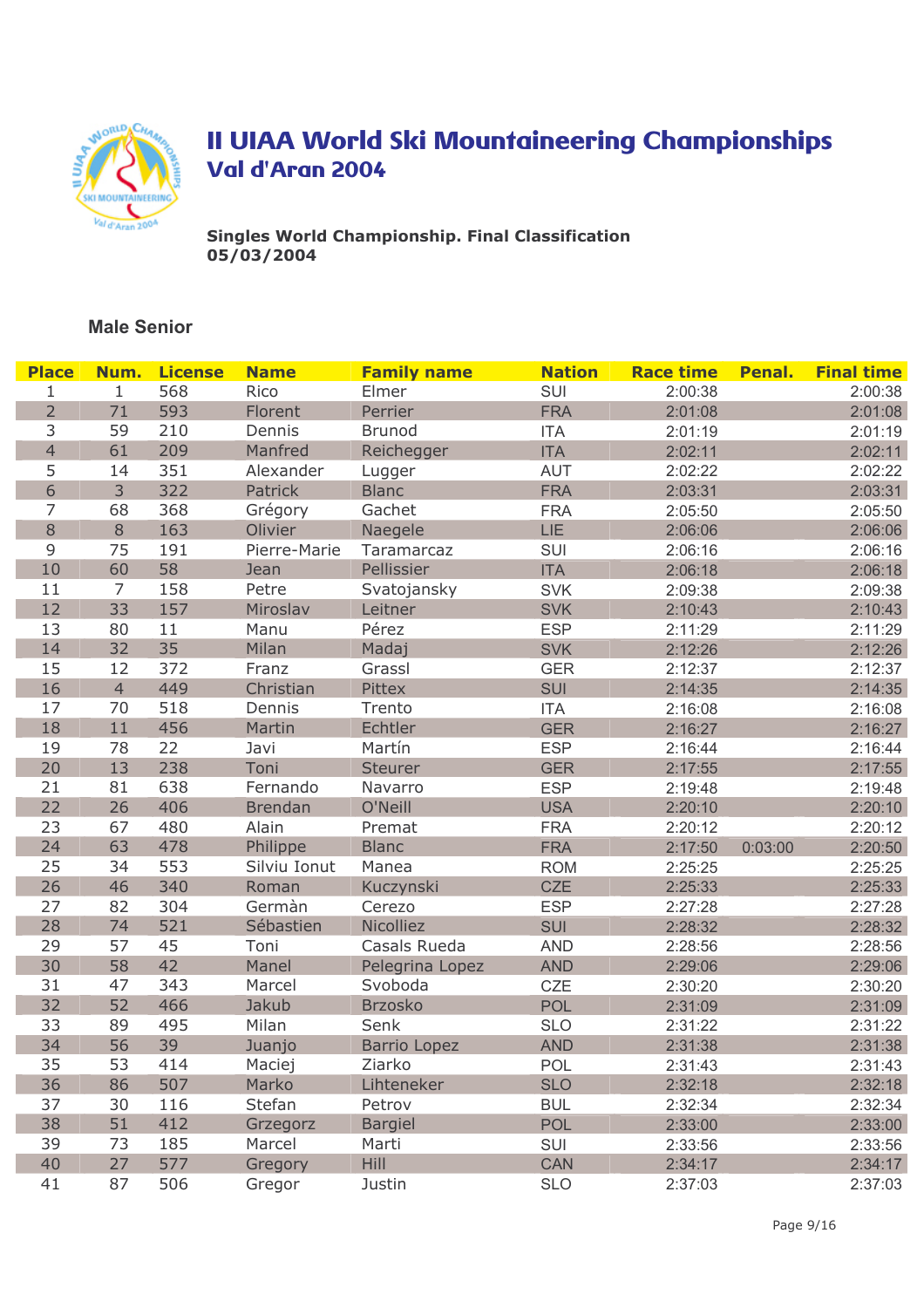| 42 | 77 | 25             | Xavi          | Freixenet          | <b>ESP</b> | 2:37:27 |         | 2:37:27 |
|----|----|----------------|---------------|--------------------|------------|---------|---------|---------|
| 43 | 55 | 547WC          | Rinat         | Sofin              | <b>RUS</b> | 2:37:42 |         | 2:37:42 |
| 44 | 35 | 551            | Ionut Dan     | Galiteanu          | <b>ROM</b> | 2:37:57 |         | 2:37:57 |
| 45 | 45 | 341            | Michal        | Nemec              | CZE        | 2:39:01 |         | 2:39:01 |
| 46 | 90 | 522            | <b>Jacek</b>  | Czech              | POL        | 2:40:32 |         | 2:40:32 |
| 47 | 28 | 576            | David Alan    | Sutherland         | CAN        | 2:41:13 |         | 2:41:13 |
| 48 | 36 | 590            | Daniel        | Marc               | <b>ROM</b> | 2:41:15 |         | 2:41:15 |
| 49 | 79 | 364            | Pablo         | Machio             | <b>ESP</b> | 2:42:01 |         | 2:42:01 |
| 50 | 24 | 448            | Argyris       | Papathanassopoulos | <b>GRE</b> | 2:43:05 |         | 2:43:05 |
| 51 | 85 | 671            | Anze          | Senk               | <b>SLO</b> | 2:40:33 | 0:03:00 | 2:43:33 |
| 52 | 19 | 651WC          | Jon           | Morgan             | <b>GBR</b> | 2:45:32 |         | 2:45:32 |
| 53 | 17 | 625            | Leonardo      | Proverbio          | <b>ARG</b> | 2:47:13 |         | 2:47:13 |
| 54 | 44 | 653WC          | Yoshiyuki     | Sato               | <b>JPN</b> | 2:47:55 |         | 2:47:55 |
| 55 | 88 | 501            | Jernej        | Karnicar           | <b>SLO</b> | 2:46:47 | 0:03:00 | 2:49:47 |
| 56 | 38 | 689            | Vlad          | Voicu              | <b>ROM</b> | 2:50:03 |         | 2:50:03 |
| 57 | 25 | 33             | Ioannis       | Theoharopoulos     | <b>GRE</b> | 2:50:53 |         | 2:50:53 |
| 58 | 37 | 688            | Levente       | Racz               | <b>ROM</b> | 2:52:06 |         | 2:52:06 |
| 59 | 49 | 670            | Anders        | Thomsen            | <b>DEN</b> | 2:52:58 |         | 2:52:58 |
| 60 | 50 | 528            | Allan         | Christensen        | <b>DEN</b> | 2:58:39 |         | 2:58:39 |
| 61 | 23 | 34             | Loukas        | Anestis            | <b>GRE</b> | 3:00:15 |         | 3:00:15 |
| 62 | 42 | 655WC          | Shinichiro    | Matsubara          | <b>JPN</b> | 3:03:58 |         | 3:03:58 |
| 63 | 43 | 656WC          | Minehiro      | Yokoyawa           | <b>JPN</b> | 3:07:51 |         | 3:07:51 |
| 64 | 16 | 624            | Marcelo       | Deza               | <b>ARG</b> | 3:14:05 |         | 3:14:05 |
| 65 | 20 | 650WC          | <b>Nick</b>   | Wallis             | <b>GBR</b> | 3:18:07 |         | 3:18:07 |
| 66 | 54 | 546WC          | Sergei        | Romanov            | <b>RUS</b> | 3:20:48 |         | 3:20:48 |
| 67 | 29 | 669            | Andrés        | Jorquera Tapia     | <b>CHI</b> | 3:20:49 |         | 3:20:49 |
| 68 | 18 | 652WC          | <b>Nigel</b>  | Mockeridge         | <b>GBR</b> | 3:21:57 |         | 3:21:57 |
| 69 | 40 | $\mathbf{1}$   | François      | Mathus             | <b>BEL</b> | 3:39:50 |         | 3:39:50 |
| 70 | 41 | 5              | Luc           | Tecqmenne          | <b>BEL</b> | 3:43:06 |         | 3:43:06 |
| 71 | 48 | 524            | Lars          | Therp              | <b>DEN</b> | 3:47:19 |         | 3:47:19 |
| 72 | 83 | 395            | Han Kyu       | Yoo                | <b>KOR</b> | 3:59:01 |         | 3:59:01 |
| 73 | 65 | 463            | <b>Brahim</b> | Ait Boubella       | <b>MAR</b> | 3:59:16 |         | 3:59:16 |
| 74 | 39 | $\overline{3}$ | Denis         | Lamalle            | <b>BEL</b> | 4:16:53 |         | 4:16:53 |
| 75 | 21 | 692WC          | Sun           | <b>Bin</b>         | <b>CHN</b> |         |         |         |
| 76 | 22 | 694WC          | Xing          | Liming             | <b>CHN</b> |         |         |         |
| 77 | 15 | 535            | Andreas       | Ringhofer          | <b>AUT</b> |         |         |         |
| 78 | 31 | 358            | Todor         | Todorov            | <b>BUL</b> |         |         |         |
| 79 | 66 | 408            | Lhoucine      | Ibaline            | <b>MAR</b> |         |         |         |
| 80 | 62 | 204            | Davide        | Spini              | <b>ITA</b> |         |         |         |
| 81 | 72 | 685WC          | Amanuel       | Mihreteab          | <b>ERI</b> |         |         |         |
| 82 | 69 | 106            | Stéphane      | <b>Brosse</b>      | <b>FRA</b> |         |         |         |
| 83 | 76 | 189            | Florent       | Troillet           | SUI        |         |         |         |
| 84 | 84 | 658            | Seok Min      | Hong               | <b>KOR</b> |         |         |         |
| 85 | 64 | 479            | Julien        | Barthelemy         | <b>FRA</b> |         |         |         |

| <b>Place</b> | Num. | License | <b>Name</b> | <b>Family name</b> | <b>Nation</b> | <b>Race time</b> | Penal. | <b>Final time</b> |
|--------------|------|---------|-------------|--------------------|---------------|------------------|--------|-------------------|
|              | 501  | 477     | Cristina    | Favre              | SUI           | 2:21:55          |        | 2:21:55           |
|              | 524  | 65      | Gloriana    | Pellissier         | ITA           | 2:30:10          |        | 2:30:10           |
|              | 503  | 584     | Isabela     | Crettenand         | <b>SUI</b>    | 2:31:57          |        | 2:31:57           |
| $\Delta$     | 502  | 70      | Catherine   | <b>Mabillard</b>   | <b>SUI</b>    | 2:33:05          |        | 2:33:05           |
|              | 527  | 13      | Delphine    | Oggeri             | FRA           | 2:35:18          |        | 2:35:18           |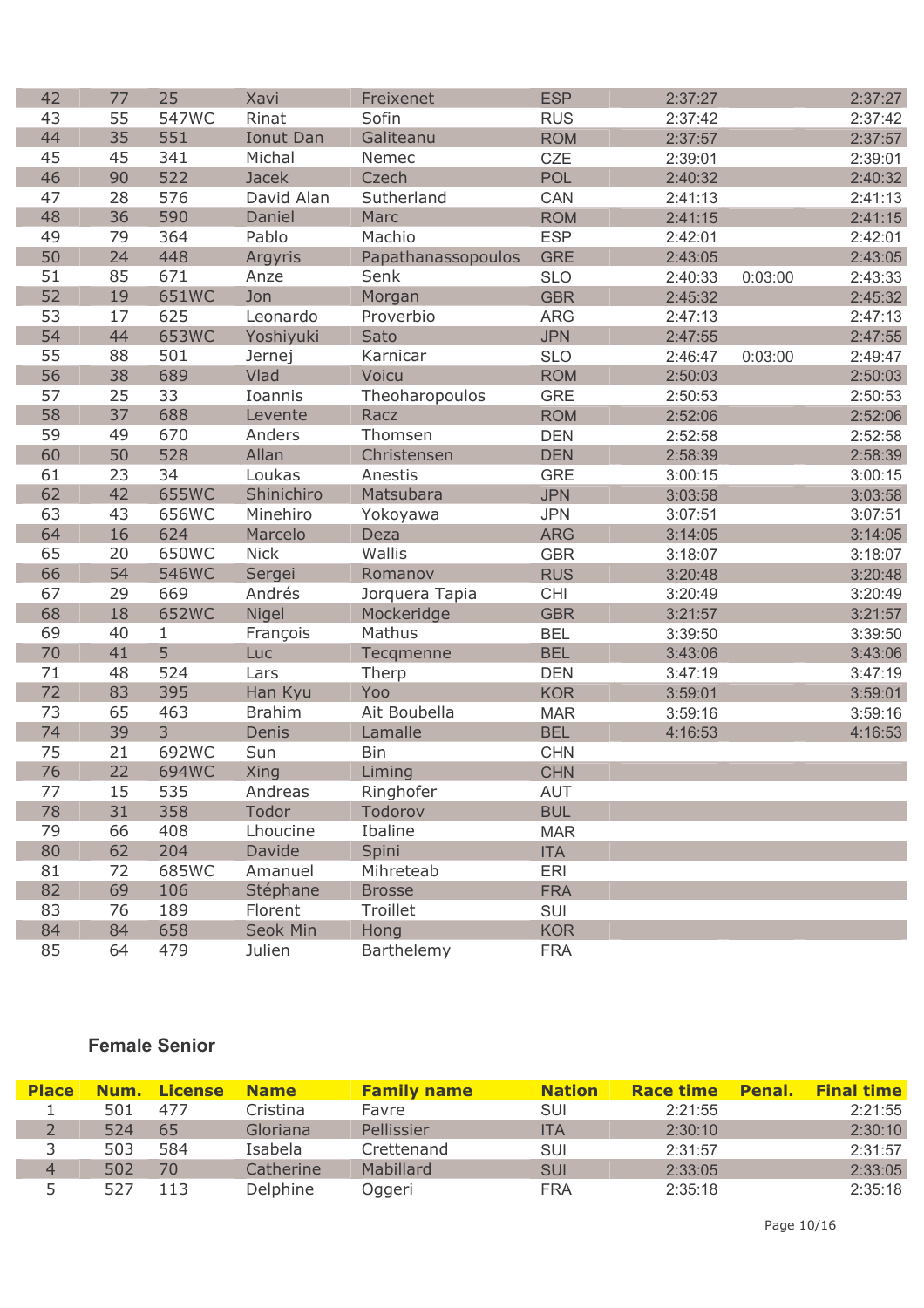| 6  | 529 | 152   | Nathalie     | <b>Bourillon</b> | <b>FRA</b> | 2:35:52 |         | 2:35:52 |
|----|-----|-------|--------------|------------------|------------|---------|---------|---------|
| 7  | 504 | 164   | Véronique    | Lathuraz         | <b>FRA</b> | 2:35:53 |         | 2:35:53 |
| 8  | 526 | 429   | Luisa        | Riva             | <b>ITA</b> | 2:39:01 | 0:03:00 | 2:42:01 |
| 9  | 505 | 423   | Marie        | Troillet         | SUI        | 2:43:09 |         | 2:43:09 |
| 10 | 528 | 151   | Corinne      | Favre            | <b>FRA</b> | 2:44:15 |         | 2:44:15 |
| 11 | 525 | 393   | Astrid       | Renzler          | <b>ITA</b> | 2:46:33 |         | 2:46:33 |
| 12 | 515 | 575   | Jeannie      | Wall             | <b>USA</b> | 2:51:23 |         | 2:51:23 |
| 13 | 507 | 314   | Emma         | Roca             | <b>ESP</b> | 2:51:26 |         | 2:51:26 |
| 14 | 533 | 17    | <b>Tina</b>  | <b>Bes</b>       | <b>ESP</b> | 2:53:22 |         | 2:53:22 |
| 15 | 509 | 381   | Silvia       | Treimer          | <b>GER</b> | 2:55:29 |         | 2:55:29 |
| 16 | 511 | 355   | Kathrin      | Sojer            | <b>AUT</b> | 3:00:03 |         | 3:00:03 |
| 17 | 508 | 371   | Christine    | Echtler          | <b>GER</b> | 3:00:13 |         | 3:00:13 |
| 18 | 534 | 640   | Luisa        | Romerales        | <b>ESP</b> | 3:01:59 |         | 3:01:59 |
| 19 | 510 | 470   | Lucie        | Orsulová         | <b>CZE</b> | 3:04:00 |         | 3:04:00 |
| 20 | 519 | 472   | Alice        | Korbová          | <b>CZE</b> | 3:05:13 |         | 3:05:13 |
| 21 | 521 | 473   | Magdalena    | Derezinska       | POL        | 3:08:15 |         | 3:08:15 |
| 22 | 530 | 422   | Laetitia     | Currat           | <b>SUI</b> | 3:08:43 |         | 3:08:43 |
| 23 | 516 | 564   | Lenka        | Lackovicova      | <b>SVK</b> | 3:10:04 |         | 3:10:04 |
| 24 | 531 | 20    | Sara         | Gros             | <b>ESP</b> | 3:14:49 |         | 3:14:49 |
| 25 | 518 | 460   | Kamila       | Bulírova         | CZE        | 3:15:27 |         | 3:15:27 |
| 26 | 517 | 244   | <b>Beata</b> | Jurinova         | <b>SVK</b> | 3:20:54 |         | 3:20:54 |
| 27 | 522 | 637   | Francesca    | Colturi          | <b>ITA</b> | 3:30:20 |         | 3:30:20 |
| 28 | 532 | 474   | Elisenda     | Genís            | <b>ESP</b> | 3:34:16 |         | 3:34:16 |
| 29 | 514 | 635   | Anna         | Gouvianaki       | <b>GRE</b> | 4:04:27 |         | 4:04:27 |
| 30 | 512 | 691WC | Fu           | Shuang           | <b>CHN</b> |         |         |         |
| 31 | 513 | 693WC | Aiqin        | Song             | <b>CHN</b> |         |         |         |
| 32 | 523 | 667   | Alessandra   | Gianatti         | <b>ITA</b> |         |         |         |
| 33 | 520 | 418   | Zofia        | <b>Bachleda</b>  | POL        |         |         |         |

## Male Espoir

| <b>Place</b>   | Num. | <b>License</b> | <b>Name</b>  | <b>Family name</b> | <b>Nation</b> | <b>Race time</b> | Penal.          | <b>Final time</b> |
|----------------|------|----------------|--------------|--------------------|---------------|------------------|-----------------|-------------------|
|                |      | 70 518         | Dennis       | Trento             | <b>ITA</b>    | 2:16:08          |                 | 2:16:08           |
| $\overline{2}$ |      | 78 22          | Javi         | Martín             | <b>ESP</b>    | 2:16:44          |                 | 2:16:44           |
| 3              | 67   | 480            | Alain        | Premat             | <b>FRA</b>    | 2:20:12          |                 | 2:20:12           |
| 4              |      | 63 478         | Philippe     | <b>Blanc</b>       | <b>FRA</b>    |                  | 2:17:50 0:03:00 | 2:20:50           |
| 5              |      | 34 553         | Silviu Ionut | Manea              | <b>ROM</b>    | 2:25:25          |                 | 2:25:25           |
| 6              |      | 74 521         | Sébastien    | <b>Nicolliez</b>   | <b>SUI</b>    | 2:28:32          |                 | 2:28:32           |
|                |      | 53 414         | Maciej       | Ziarko             | POL           | 2:31:43          |                 | 2:31:43           |
| 8              |      | 73 185         | Marcel       | Marti              | <b>SUI</b>    | 2:33:56          |                 | 2:33:56           |
| 9              |      | 77 25          | Xavi         | Freixenet          | <b>ESP</b>    | 2:37:27          |                 | 2:37:27           |
| 10             |      | 79 364         | Pablo        | Machio             | <b>ESP</b>    | 2:42:01          |                 | 2:42:01           |
| 11             |      | 85 671         | Anze         | Senk               | <b>SLO</b>    |                  | 2:40:33 0:03:00 | 2:43:33           |
| 12             |      | 88 501         | Jernej       | Karnicar           | <b>SLO</b>    |                  | 2:46:47 0:03:00 | 2:49:47           |
| 13             |      | 38 689         | Vlad         | Voicu              | <b>ROM</b>    | 2:50:03          |                 | 2:50:03           |
| 14             |      | 37 688         | Levente      | Racz               | <b>ROM</b>    | 2:52:06          |                 | 2:52:06           |
| 15             |      | 62 204         | Davide       | Spini              | <b>ITA</b>    |                  |                 |                   |
| 16             |      | 76 189         | Florent      | <b>Troillet</b>    | <b>SUI</b>    |                  |                 |                   |
| 17             |      | 64 479         | Julien       | Barthelemy         | <b>FRA</b>    |                  |                 |                   |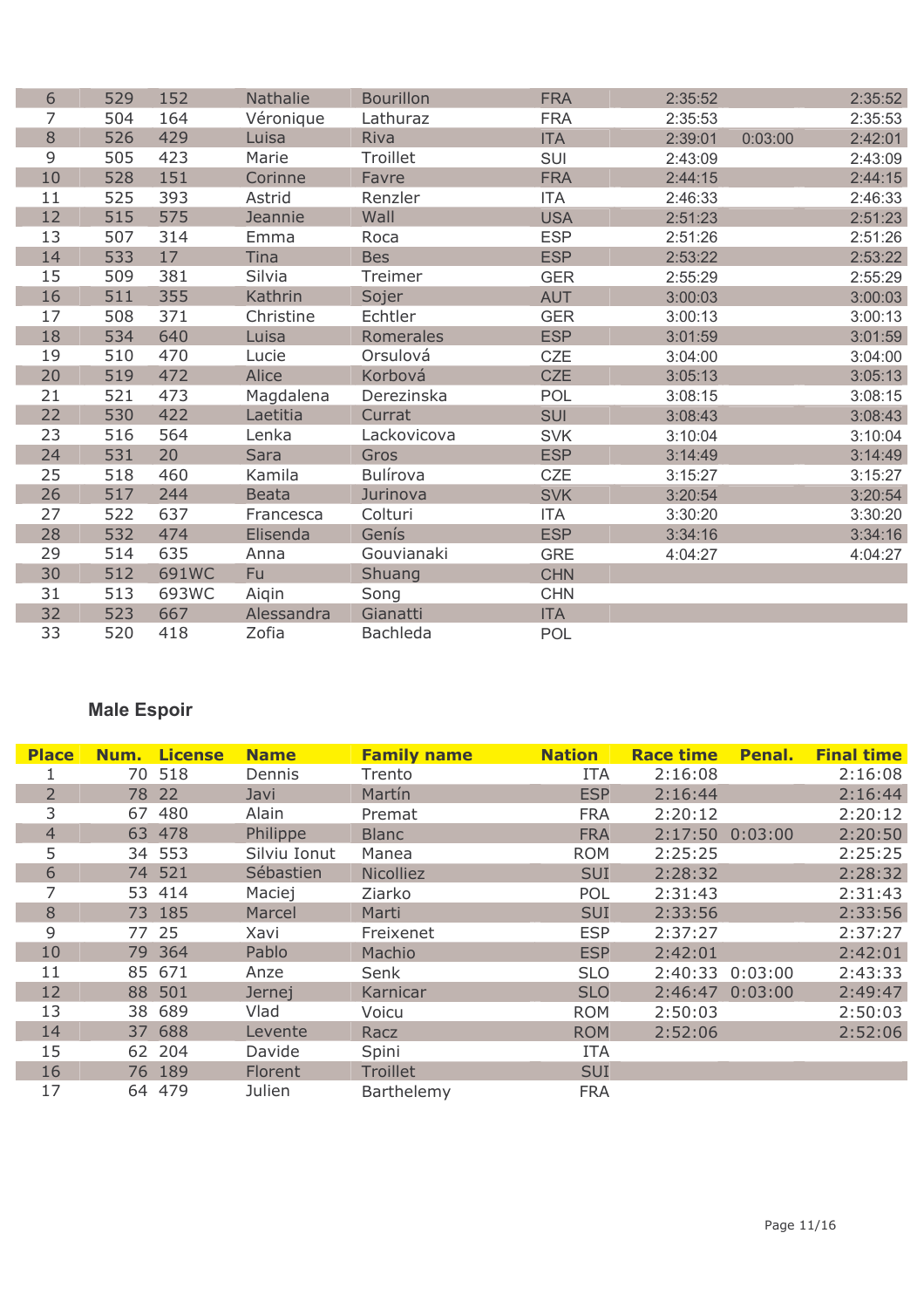## **Female Espoir**

| <b>Place</b>   | Num. | <b>License</b> | <b>Name</b> | <b>Family name</b> | <b>Nation</b> | <b>Race time</b> | Penal. | <b>Final time</b> |
|----------------|------|----------------|-------------|--------------------|---------------|------------------|--------|-------------------|
|                | 505  | 423            | Marie       | Troillet           | SUI           | 2:43:09          |        | 2:43:09           |
|                | 521  | 473            | Magdalena   | Derezinska         | <b>POL</b>    | 3:08:15          |        | 3:08:15           |
|                | 530  | 422            | Laetitia    | Currat             | <b>SUI</b>    | 3:08:43          |        | 3:08:43           |
| $\overline{4}$ | 531  | 20             | Sara        | Gros               | <b>ESP</b>    | 3:14:49          |        | 3:14:49           |
| 5              | 517  | 244            | Beata       | Jurinova           | <b>SVK</b>    | 3:20:54          |        | 3:20:54           |
| 6              | 522  | 637            | Francesca   | Colturi            | <b>ITA</b>    | 3:30:20          |        | 3:30:20           |
|                | 532  | 474            | Elisenda    | Genís              | <b>ESP</b>    | 3:34:16          |        | 3:34:16           |
| 8              | 523  | 667            | Alessandra  | Gianatti           | <b>ITA</b>    |                  |        |                   |
| 9              | 512  | 691WC          | Fu          | Shuang             | <b>CHN</b>    |                  |        |                   |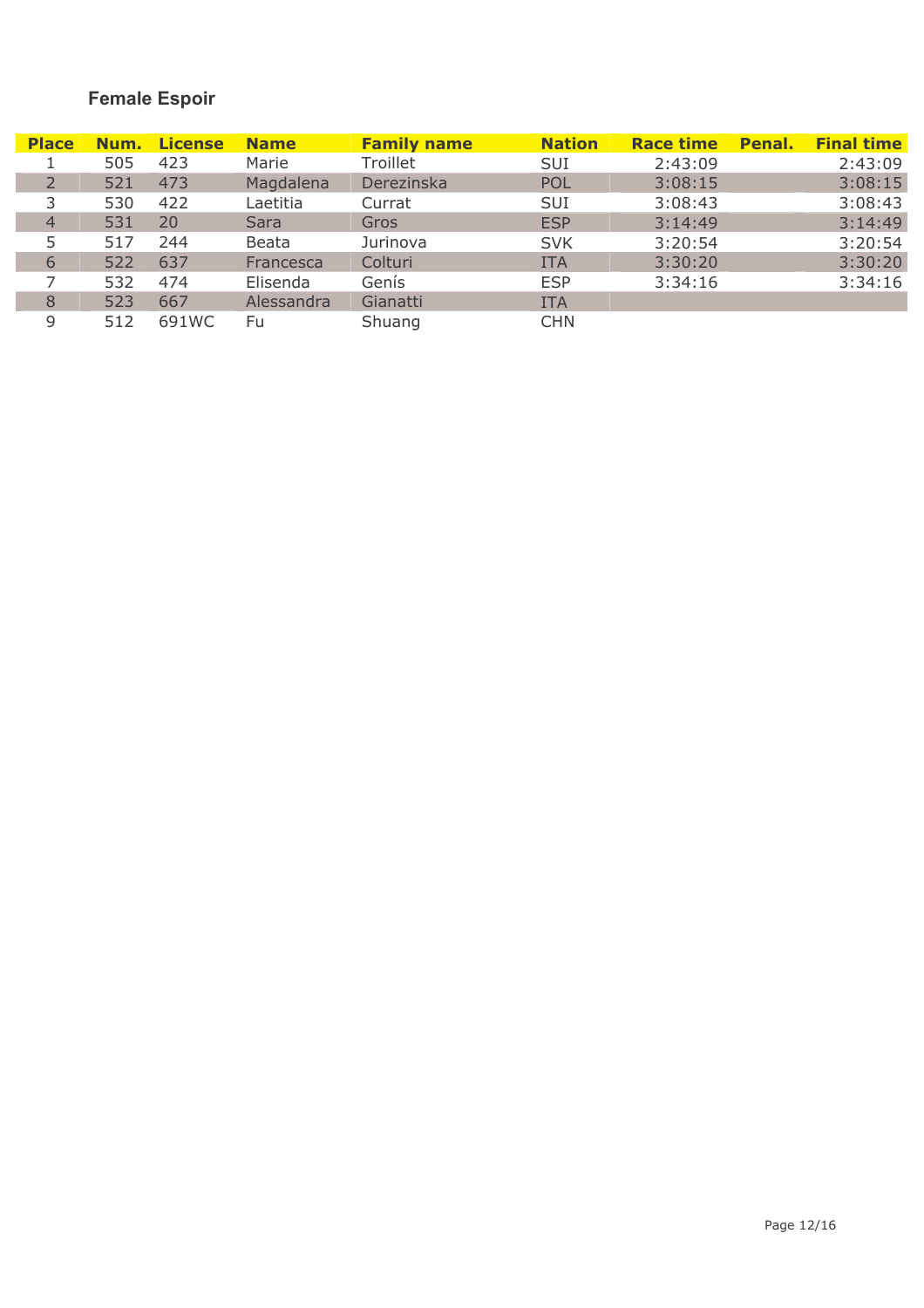

**Combined World Championship. Final Classification** 05/03/2004

|                |                |              |                    |               | <b>Final time</b> | <b>Final time</b> |                   |
|----------------|----------------|--------------|--------------------|---------------|-------------------|-------------------|-------------------|
| <b>Place</b>   | <b>License</b> | <b>Name</b>  | <b>Family name</b> | <b>Nation</b> | <b>Teams</b>      | <b>Singles</b>    | <b>Final time</b> |
| 1              | 593            | Florent      | Perrier            | <b>FRA</b>    | 2:31:54           | 2:01:08           | 4:33:02           |
| $\overline{2}$ | 322            | Patrick      | <b>Blanc</b>       | <b>FRA</b>    | 2:31:54           | 2:03:31           | 4:35:25           |
| 3              | 210            | Dennis       | <b>Brunod</b>      | <b>ITA</b>    | 2:34:45           | 2:01:19           | 4:36:04           |
| 4              | 209            | Manfred      | Reichegger         | <b>ITA</b>    | 2:34:45           | 2:02:11           | 4:36:56           |
| 5              | 58             | Jean         | Pellissier         | <b>ITA</b>    | 2:33:19           | 2:06:18           | 4:39:37           |
| 6              | 351            | Alexander    | Lugger             | <b>AUT</b>    | 2:41:53           | 2:02:22           | 4:44:15           |
| 7              | 158            | Petre        | Svatojansky        | <b>SVK</b>    | 2:39:59           | 2:09:38           | 4:49:37           |
| 8              | 191            | Pierre-Marie | Taramarcaz         | <b>SUI</b>    | 2:43:38           | 2:06:16           | 4:49:54           |
| 9              | 157            | Miroslav     | Leitner            | <b>SVK</b>    | 2:39:59           | 2:10:43           | 4:50:42           |
| 10             | 449            | Christian    | Pittex             | <b>SUI</b>    | 2:38:35           | 2:14:35           | 4:53:10           |
| 11             | 372            | Franz        | Grassl             | <b>GER</b>    | 2:52:35           | 2:12:37           | 5:05:12           |
| 12             | 456            | Martin       | Echtler            | <b>GER</b>    | 2:52:35           | 2:16:27           | 5:09:02           |
| 13             | 35             | Milan        | Madaj              | <b>SVK</b>    | 3:01:36           | 2:12:26           | 5:14:02           |
| 14             | 638            | Fernando     | Navarro            | <b>ESP</b>    | 2:58:40           | 2:19:48           | 5:18:28           |
| 15             | 304            | Germàn       | Cerezo             | <b>ESP</b>    | 2:53:45           | 2:27:28           | 5:21:13           |
| 16             | 466            | Jakub        | <b>Brzosko</b>     | <b>POL</b>    | 3:14:52           | 2:31:09           | 5:46:01           |
| 17             | 495            | Milan        | Senk               | <b>SLO</b>    | 3:15:11           | 2:31:22           | 5:46:33           |
| 18             | 412            | Grzegorz     | <b>Bargiel</b>     | POL           | 3:14:52           | 2:33:00           | 5:47:52           |
| 19             | 507            | Marko        | Lihteneker         | <b>SLO</b>    | 3:17:21           | 2:32:18           | 5:49:39           |
| 20             | 42             | Manel        | Pelegrina Lopez    | <b>AND</b>    | 3:23:40           | 2:29:06           | 5:52:46           |
| 21             | 506            | Gregor       | Justin             | <b>SLO</b>    | 3:17:21           | 2:37:03           | 5:54:24           |
| 22             | 116            | Stefan       | Petrov             | <b>BUL</b>    | 3:25:26           | 2:32:34           | 5:58:00           |
| 23             | 590            | Daniel       | Marc               | <b>ROM</b>    | 3:31:59           | 2:41:15           | 6:13:14           |
| 24             | 522            | <b>Jacek</b> | Czech              | POL           | 3:35:43           | 2:40:32           | 6:16:15           |
| 25             | 448            | Argyris      | Papathanassopoulos | <b>GRE</b>    | 3:47:16           | 2:43:05           | 6:30:21           |
| 26             | 33             | Ioannis      | Theoharopoulos     | <b>GRE</b>    | 3:50:11           | 2:50:53           | 6:41:04           |
| 27             | 547WC          | Rinat        | Sofin              | <b>RUS</b>    | 4:05:32           | 2:37:42           | 6:43:14           |
| 28             | 670            | Anders       | Thomsen            | <b>DEN</b>    | 3:56:18           | 2:52:58           | 6:49:16           |
| 29             | 528            | Allan        | Christensen        | <b>DEN</b>    | 3:56:18           | 2:58:39           | 6:54:57           |
| 30             | 625            | Leonardo     | Proverbio          | <b>ARG</b>    | 4:11:13           | 2:47:13           | 6:58:26           |
| 31             | 653WC          | Yoshiyuki    | Sato               | <b>JPN</b>    | 4:15:52           | 2:47:55           | 7:03:47           |
| 32             | 651WC          | Jon          | Morgan             | <b>GBR</b>    | 4:34:09           | 2:45:32           | 7:19:41           |
| 33             | 624            | Marcelo      | Deza               | <b>ARG</b>    | 4:11:13           | 3:14:05           | 7:25:18           |
| 34             | 546WC          | Sergei       | Romanov            | RUS           | 4:05:32           | 3:20:48           | 7:26:20           |
| 35             | 655WC          | Shinichiro   | Matsubara          | <b>JPN</b>    | 4:49:32           | 3:03:58           | 7:53:30           |
| 36             | 652WC          | Nigel        | Mockeridge         | <b>GBR</b>    | 4:34:09           | 3:21:57           | 7:56:06           |
| 37             | 650WC          | <b>Nick</b>  | Wallis             | <b>GBR</b>    | 4:41:29           | 3:18:07           | 7:59:36           |
| 38             | 669            | Andrés       | Jorquera Tapia     | <b>CHI</b>    | 4:50:47           | 3:20:49           | 8:11:36           |
| 39             | 5              | Luc          | Tecqmenne          | <b>BEL</b>    | 5:51:26           | 3:43:06           | 9:34:32           |
| 40             | 3              | Denis        | Lamalle            | <b>BEL</b>    | 5:51:26           | 4:16:53           | 10:08:19          |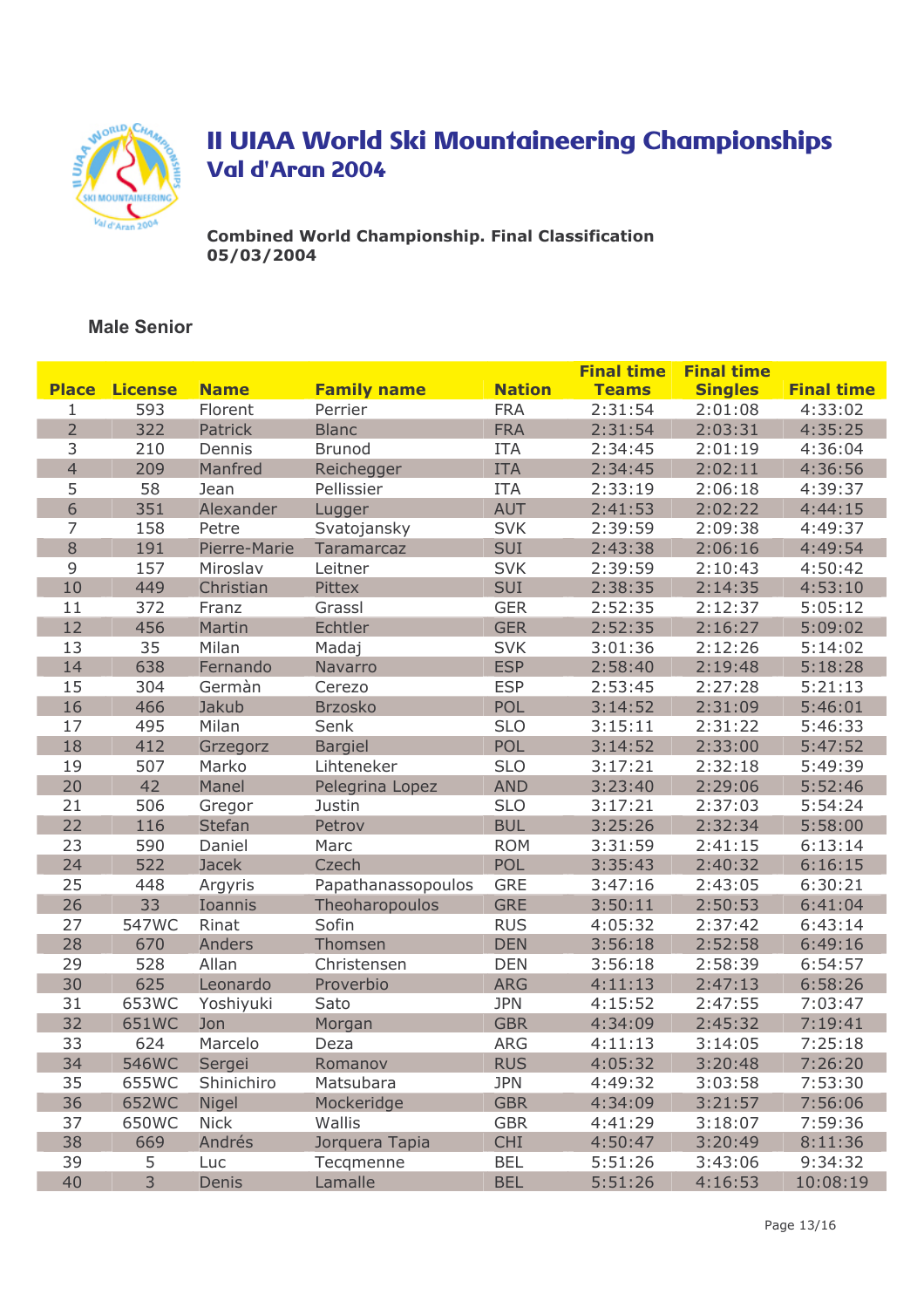| <b>Place</b>   | <b>License</b> | <b>Name</b>     | <b>Family name</b> | <b>Nation</b> | <b>Final time</b><br><b>Teams</b> | <b>Final time</b><br><b>Singles</b> | <b>Final time</b> |
|----------------|----------------|-----------------|--------------------|---------------|-----------------------------------|-------------------------------------|-------------------|
|                | 477            | Cristina        | Favre              | <b>SUI</b>    | 3:05:43                           | 2:21:55                             | 5:27:38           |
| $\overline{2}$ | 70             | Catherine       | Mabillard          | <b>SUI</b>    | 3:05:43                           | 2:33:05                             | 5:38:48           |
| 3              | 584            | Isabela         | Crettenand         | <b>SUI</b>    | 3:18:50                           | 2:31:57                             | 5:50:47           |
| 4              | 113            | Delphine        | Oggeri             | <b>FRA</b>    | 3:20:41                           | 2:35:18                             | 5:55:59           |
| 5              | 152            | <b>Nathalie</b> | <b>Bourillon</b>   | <b>FRA</b>    | 3:21:03                           | 2:35:52                             | 5:56:55           |
| 6              | 164            | Véronique       | Lathuraz           | <b>FRA</b>    | 3:21:03                           | 2:35:53                             | 5:56:56           |
|                | 151            | Corinne         | Favre              | <b>FRA</b>    | 3:20:25                           | 2:44:15                             | 6:04:40           |
| 8              | 429            | Luisa           | Riva               | <b>ITA</b>    | 3:24:36                           | 2:42:01                             | 6:06:37           |
| 9              | 393            | Astrid          | Renzler            | <b>ITA</b>    | 3:25:23                           | 2:46:33                             | 6:11:56           |
| 10             | 381            | <b>Silvia</b>   | Treimer            | <b>GER</b>    | 3:45:59                           | 2:55:29                             | 6:41:28           |
| 11             | 371            | Christine       | Echtler            | <b>GER</b>    | 3:45:59                           | 3:00:13                             | 6:46:12           |
| 12             | 314            | Emma            | Roca               | <b>ESP</b>    | 3:55:04                           | 2:51:26                             | 6:46:30           |
| 13             | 17             | Tina            | <b>Bes</b>         | <b>ESP</b>    | 3:55:04                           | 2:53:22                             | 6:48:26           |
| 14             | 470            | Lucie           | Orsulová           | <b>CZE</b>    | 4:09:08                           | 3:04:00                             | 7:13:08           |
| 15             | 640            | Luisa           | Romerales          | <b>ESP</b>    | 4:19:59                           | 3:01:59                             | 7:21:58           |
| 16             | 460            | Kamila          | <b>Bulírova</b>    | <b>CZE</b>    | 4:09:08                           | 3:15:27                             | 7:24:35           |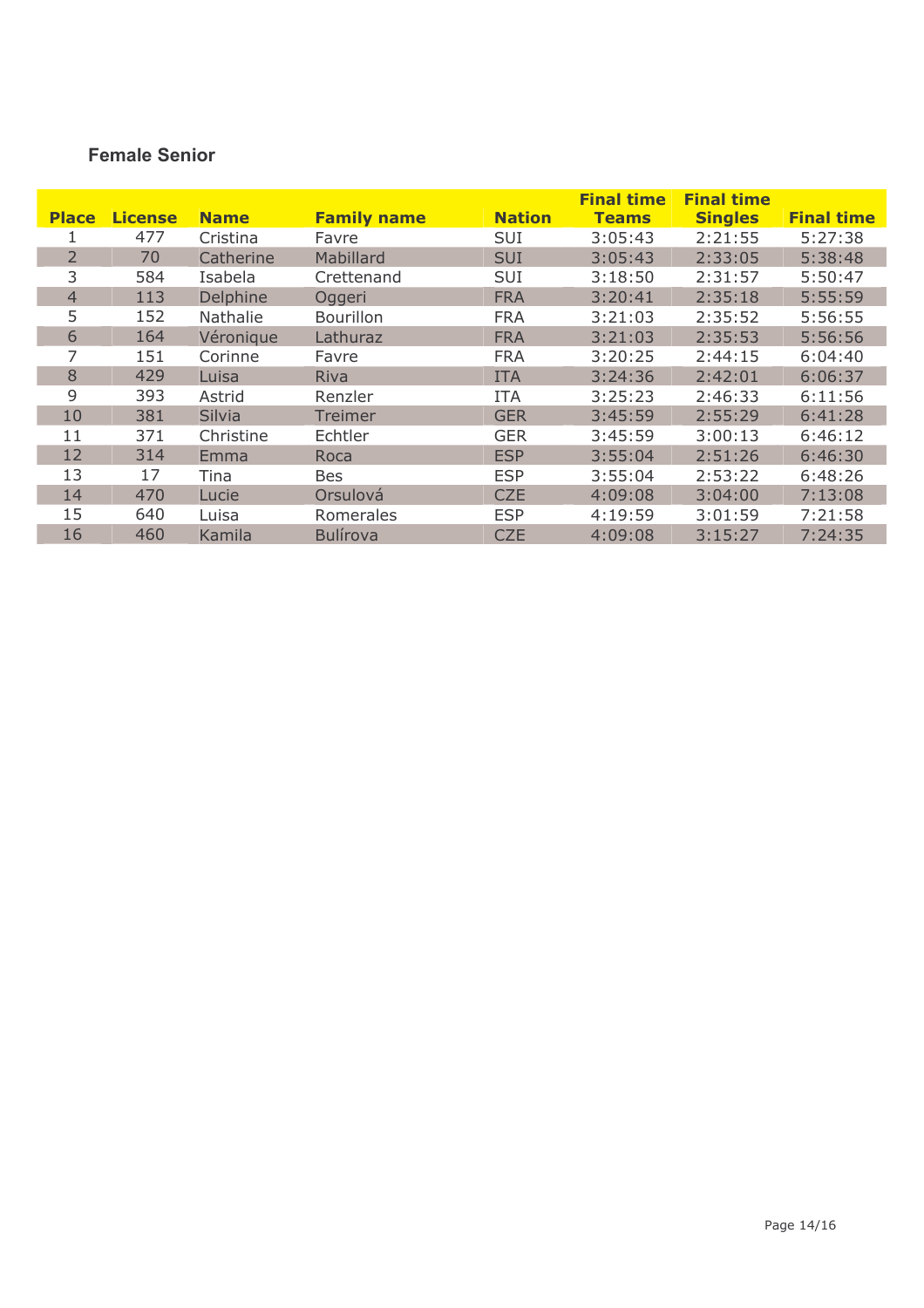

Relays World Championship. Final Classification  $06/03/2004$ 

#### **Male**

|  | <b>Place</b>   | <b>Nation</b> | Num.           | <b>License</b> | <b>Name</b>    | <b>Family name</b>  | <b>Race time</b> | Penal.          | <b>Final time</b> |
|--|----------------|---------------|----------------|----------------|----------------|---------------------|------------------|-----------------|-------------------|
|  |                |               | 21             | 106            | Stéphane       | <b>Brosse</b>       |                  |                 |                   |
|  | $\mathbf{1}$   | <b>FRA</b>    | 22             | 111            | Cédric         | Tomio               | 0:49:33          |                 | 0:49:33           |
|  |                |               | 23             | 593            | Florent        | Perrier             |                  |                 |                   |
|  |                |               | 24             | 322            | Patrick        | <b>Blanc</b>        |                  |                 |                   |
|  |                |               | $\mathbf{1}$   | 64             | Carlo          | <b>Battel</b>       |                  |                 |                   |
|  | $\overline{2}$ | <b>ITA</b>    | $\overline{2}$ | 57             | Graziano       | <b>Boscacci</b>     | 0:49:43          |                 | 0:49:43           |
|  |                |               | 3              | 483            | Martin         | <b>Riz</b>          |                  |                 |                   |
|  |                |               | $\overline{4}$ | 182            | Guido          | Giacomelli          |                  |                 |                   |
|  |                | SUI           | 11             | 77             | Alexander      | Hug                 | 0:51:46          |                 |                   |
|  | 3              |               | 12             | 186            | Alain          | Richard             |                  |                 | 0:51:46           |
|  |                |               | 13             | 424            | Pierre         | <b>Bruchez</b>      |                  |                 |                   |
|  |                |               | 14             | 568            | Rico           | Elmer               |                  |                 |                   |
|  |                |               | 31             | 645<br>22      | Augusti        | Roc                 | 0:52:44          |                 |                   |
|  | $\overline{4}$ | <b>ESP</b>    | 32<br>33       | 310            | Javi<br>Dani   | Martín<br>León      |                  |                 | 0:52:44           |
|  |                |               | 34             | 11             | Manu           | Pérez               |                  |                 |                   |
|  |                |               | 41             | 157            | Miroslav       | Leitner             |                  |                 |                   |
|  |                |               | 42             | 439            | Kacina         | Branislav           | 0:53:17          |                 |                   |
|  | 5              | <b>SVK</b>    | 43             | 35             | Milan          | Madaj               |                  |                 | 0:53:17           |
|  |                |               | 44             | 158            | Petre          | Svatojansky         |                  |                 |                   |
|  |                |               | 71             | 499            | Tone           | Karnicar            | 0:56:44          |                 |                   |
|  | 6              | <b>SLO</b>    | 72             | 501            | Jernej         | Karnicar            |                  |                 |                   |
|  |                |               | 73             | 498            | Ziga           | Karnicar            |                  |                 | 0:56:44           |
|  |                |               | 74             | 507            | Marko          | Lihteneker          |                  |                 |                   |
|  |                |               | 111            | 551            | Ionut Dan      | Galiteanu           | 0:57:35          |                 |                   |
|  | 7              | <b>ROM</b>    | 112            | 553            | Silviu Ionut   | Manea               |                  |                 | 0:57:35           |
|  |                |               | 113            | 552            | Karoly         | Peter               |                  |                 |                   |
|  |                |               | 114            | 398            | Lucian         | Clinciu             |                  |                 |                   |
|  |                |               | 81             | 482            | Joan           | Vilana Diaz         | 0:57:44          |                 |                   |
|  | 8              | <b>AND</b>    | 82             | 42             | Manel          | Pelegrina Lopez     |                  |                 | 0:57:44           |
|  |                |               | 83             | 44             | Xavier         | Capdevila Romero    |                  |                 |                   |
|  |                |               | 84             | 45             | Toni           | <b>Casals Rueda</b> |                  |                 |                   |
|  |                |               | 51             | 641            | Jaroslav       | Bánský              |                  |                 |                   |
|  | 9              | CZE           | 52             | 675            | Tomás          | Nemec               | 0:58:23          |                 | 0:58:23           |
|  |                |               | 53             | 341            | Michal         | Nemec               |                  |                 |                   |
|  |                |               | 54             | 644            | Miroslav       | Duch                |                  |                 |                   |
|  |                | <b>POL</b>    | 91             | 466            | Jakub          | <b>Brzosko</b>      |                  |                 |                   |
|  | 10             |               | 92             | 412            | Grzegorz       | <b>Bargiel</b>      | 0:58:45          |                 | 0:58:45           |
|  |                |               | 93<br>94       | 396            | Adam           | Gomola              |                  |                 |                   |
|  | 11             | <b>GER</b>    | 61             | 414<br>238     | Maciej<br>Toni | Ziarko<br>Steurer   |                  | 0:54:15 0:06:00 | 1:00:15           |
|  |                |               |                |                |                |                     |                  |                 |                   |